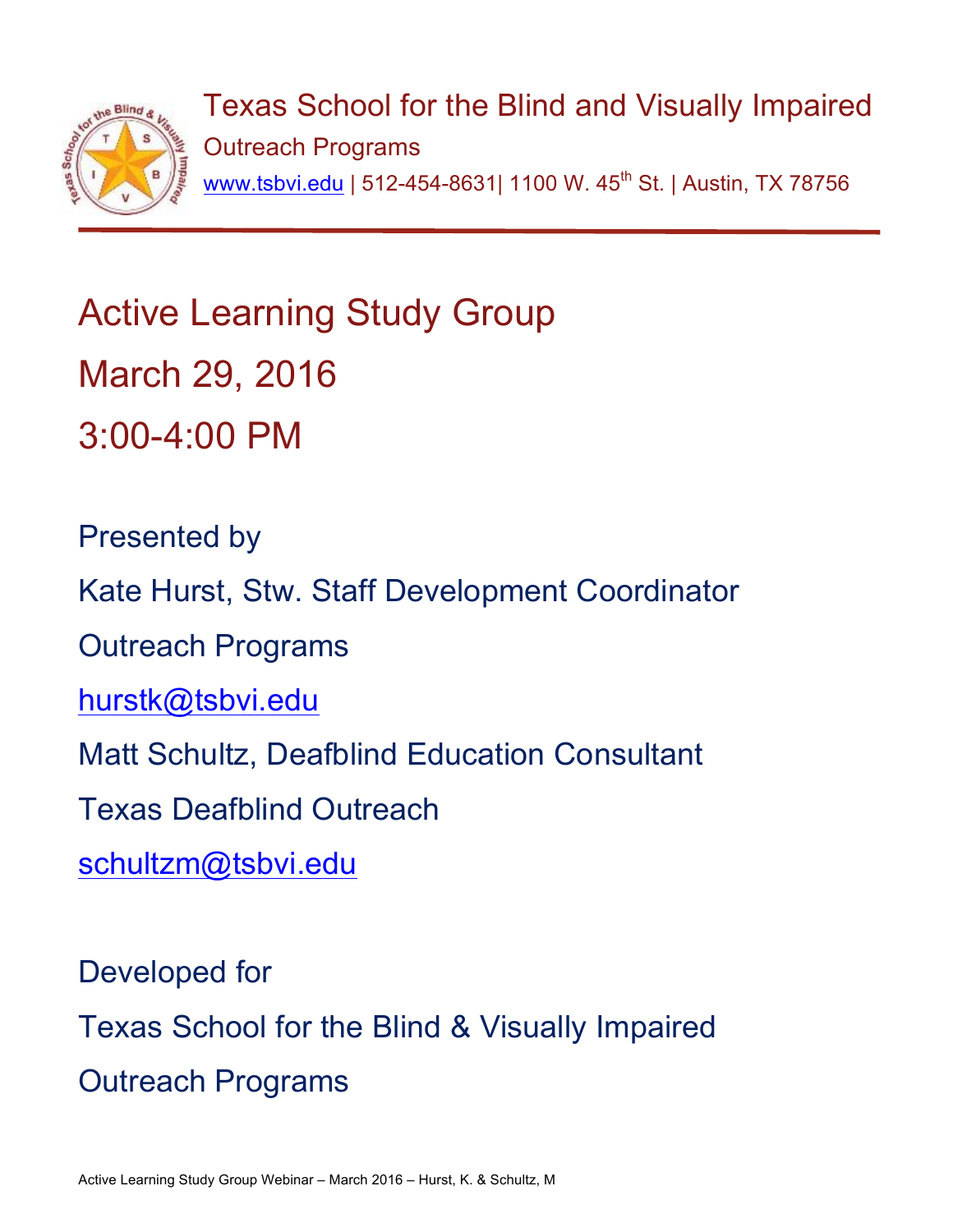#### **You are being recorded…..**

By participating in this event, participants acknowledge that the event will be recorded and made available by TSBVI to others on the internet. Participants acknowledge that their attendance, and that their audio, written, video and other participation in the event will be recorded and made available to others during and after the event.

By participating in the event, participants acknowledge that they waive all rights to confidentiality related to their participation in this event, and that TSBVI is held harmless from any claims of liability related to their participation, including the redistribution of the event.

#### **Housekeeping**

- Download handouts and sign-in roster
- Send sign-in roster to keithc@tsbvi.edu or fax to 512-206-9320
- Make sure you registered and complete evaluation within 60 days including code for ACVREP/SBEC credit
- View captions in a separate window at www.streamtext.net/text.aspx?event=TSBVI
- Part 1 of code: will be announced at the start of the webinar only. After 3:15 PM you will nto be able to get this information, so please do your best to be on time.

#### **Adobe Connect Webinar Tour**

- For tips about screen navigation go to http://www.connectusers.com/tutorials/2008/11/meeting\_accessibility/
- Location of pods
- Power Point content included in your handout
- Poll participation enter response in chat if you cannot access the poll

Link to enter room: http://tsbvi.adobeconnect.com/active/

Audio: US (Toll Free): 1-888-394-8197 and use access code 324844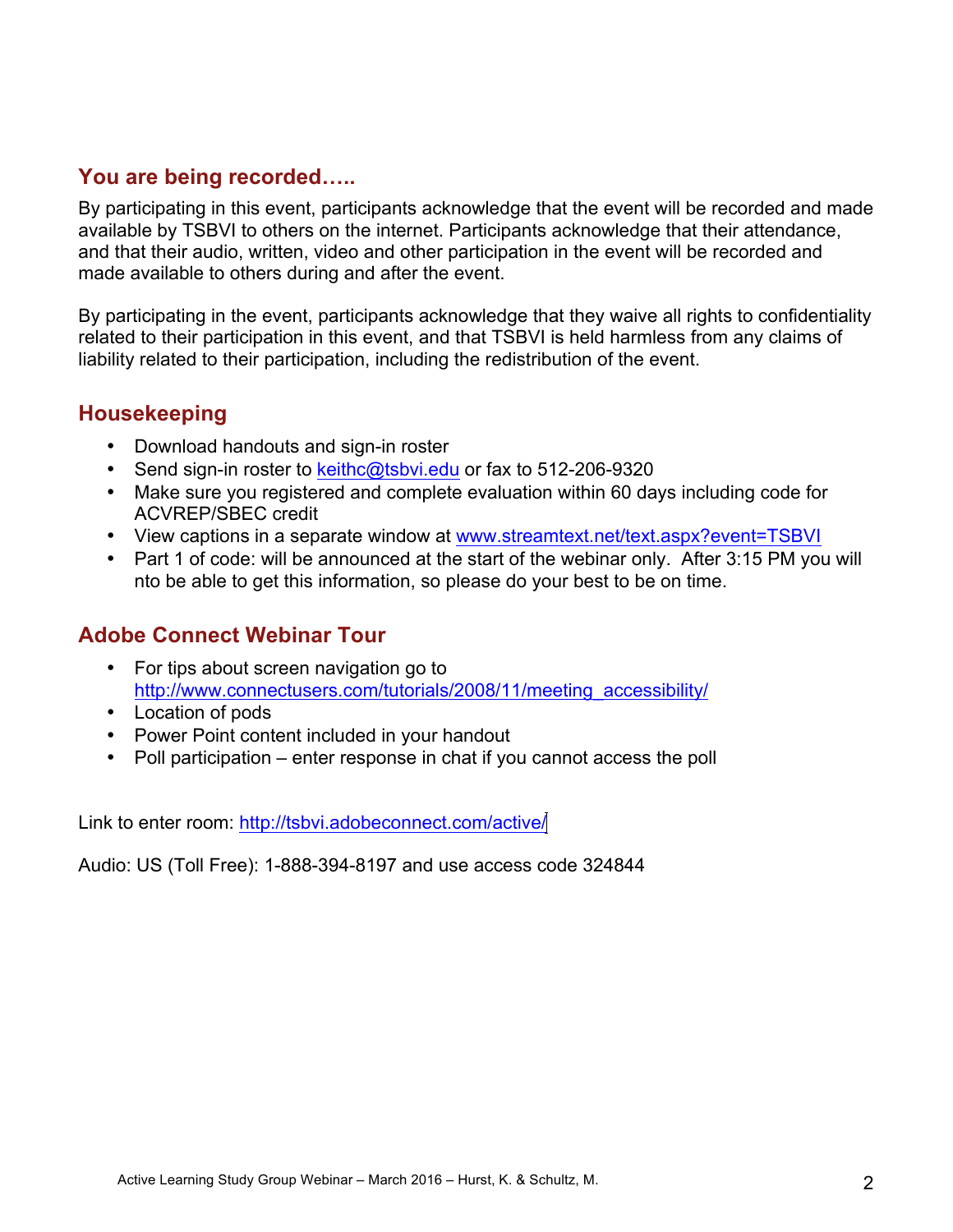## **Visual Perceptual Milestones – Our Student**

| <b>Visual Perception Milestones</b> |                                                               |            |           |  |  |  |  |  |
|-------------------------------------|---------------------------------------------------------------|------------|-----------|--|--|--|--|--|
| Level                               | <b>Milestones</b>                                             | <b>Yes</b> | <b>No</b> |  |  |  |  |  |
| 0-3 months                          | Fixates on objects placed at a distance of 20 cm (7-8 inches) |            |           |  |  |  |  |  |
|                                     | from his eyes                                                 |            |           |  |  |  |  |  |
| 3-6 months                          | Visually inspects own hand                                    |            | ✓         |  |  |  |  |  |
| 6-9 months                          | Finds an object after watching it disappear                   |            |           |  |  |  |  |  |
| 9-12 months                         | Visually explores an object while turning it around           |            | ✓         |  |  |  |  |  |
| 12-15 months                        | Fixates on paper and crayon while drawing                     |            |           |  |  |  |  |  |
| 15-18 months                        | Points to familiar things in a picture book                   |            |           |  |  |  |  |  |
| 18-24 months                        | Points to distant objects outdoors, e.g. dog, car, bird       |            |           |  |  |  |  |  |
| 24-30 months                        | Matches objects by their color                                |            |           |  |  |  |  |  |
| 30-36 months                        | Snips on line using scissors                                  |            |           |  |  |  |  |  |
| 36-42 months                        | Focuses with concentration while stringing beads              |            |           |  |  |  |  |  |
| 42-48 months                        | Follows a black line with a colored crayon                    |            |           |  |  |  |  |  |

**Table 1: Visual Perception Milestones**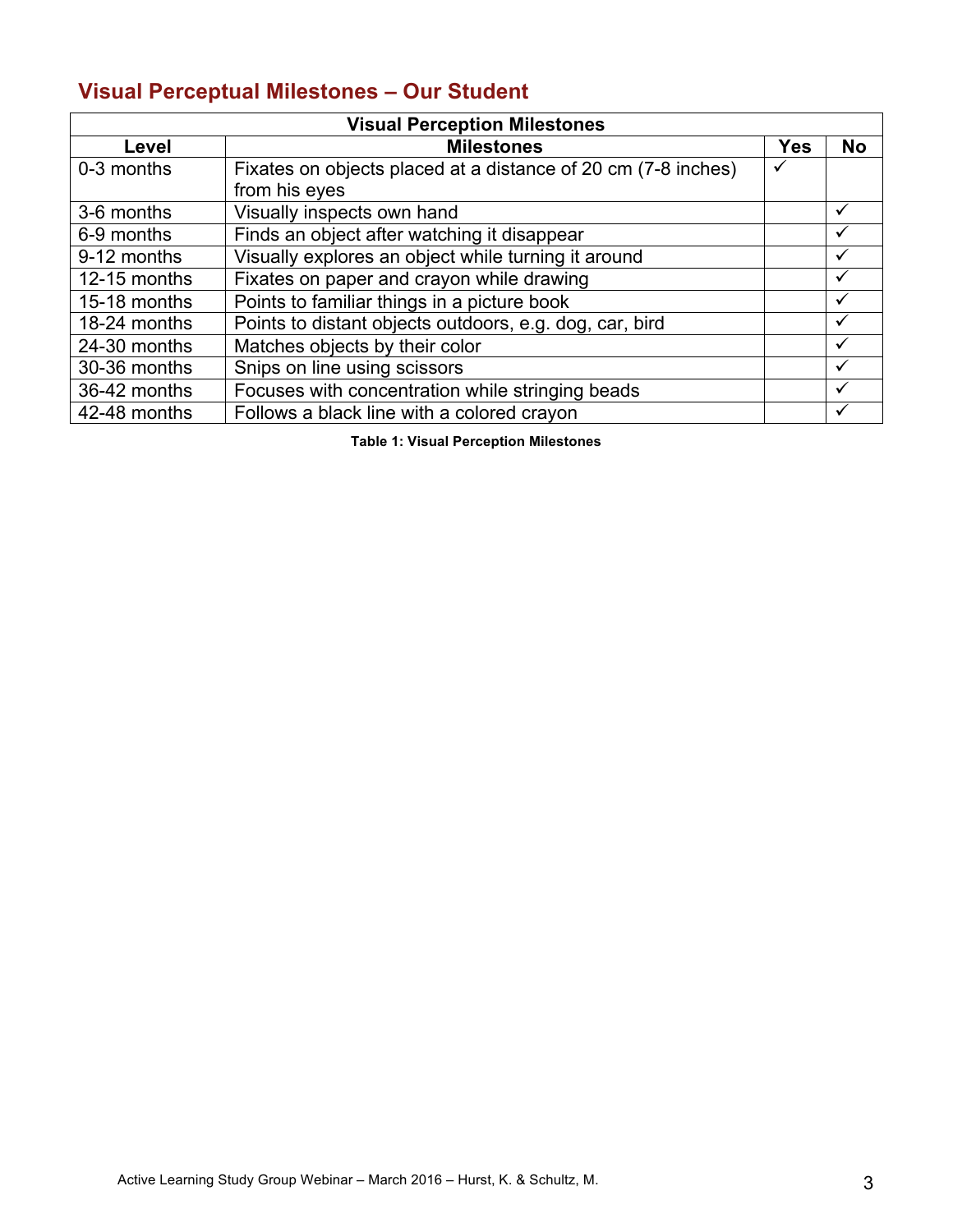|  | Visual Perception 0-3 Months - Our Student |  |  |  |  |
|--|--------------------------------------------|--|--|--|--|
|--|--------------------------------------------|--|--|--|--|

|      | <b>Visual Perception</b>                                                                                         |                                 |                                 |               | Level: 0-3 Months |                     |                         |                           |
|------|------------------------------------------------------------------------------------------------------------------|---------------------------------|---------------------------------|---------------|-------------------|---------------------|-------------------------|---------------------------|
| No.  | Function                                                                                                         | Yes                             | <b>No</b>                       | Don't<br>Know | Was<br>able       | Learning<br>has     | Performed<br>in         | Performs<br>spontaneously |
|      |                                                                                                                  |                                 |                                 |               | to                | begun               | favorable<br>conditions |                           |
| V001 | Reacts to sunshine<br>visually                                                                                   | $\overline{\checkmark}$<br>2.16 |                                 |               |                   |                     |                         | Photophobic               |
| V002 | Reacts to daylight<br>visually                                                                                   | $\overline{\checkmark}$<br>2.16 |                                 |               |                   |                     |                         |                           |
| V003 | Fixates on big bright<br>areas, e.g. windows                                                                     |                                 |                                 | ✓<br>2.16     |                   |                     |                         | Light box                 |
| V004 | Reacts visually to<br>electric light                                                                             | $\overline{\checkmark}$<br>2.16 |                                 |               |                   |                     |                         |                           |
| V005 | Fixates on objects<br>placed at a distance<br>of $20 \text{ cm}$ (7-8 inches)<br>from eyes                       | $\overline{\checkmark}$<br>2.16 |                                 |               |                   |                     |                         |                           |
| V006 | Follows a preferred<br>toy slowly moved<br>horizontally within a<br>radius of 30 cm (11-<br>12 inches) with eyes | $\overline{\checkmark}$<br>2.16 |                                 |               |                   |                     |                         | Is tracking               |
| V007 | Alternately looks at<br>objects if these give a<br>cue of sound                                                  | $\checkmark$<br>2.16            |                                 |               |                   |                     |                         |                           |
| V008 | Looks at the eyes<br>and lips of an adult                                                                        |                                 |                                 |               |                   | $\overline{6}$ 2.16 |                         | Looks at face             |
| V009 | Looks to and from<br>objects without any<br>cue of sound                                                         |                                 | $\overline{\checkmark}$<br>2.16 |               |                   |                     |                         |                           |
| V010 | Looks at black and<br>white figures with<br>fascination                                                          |                                 | $\overline{\checkmark}$<br>2.16 |               |                   |                     |                         | Likes color               |

**Table 2: Visual Perception 0-3 Months - Our Student**

Total items 0-3 months = 10 Total items marked yes = 7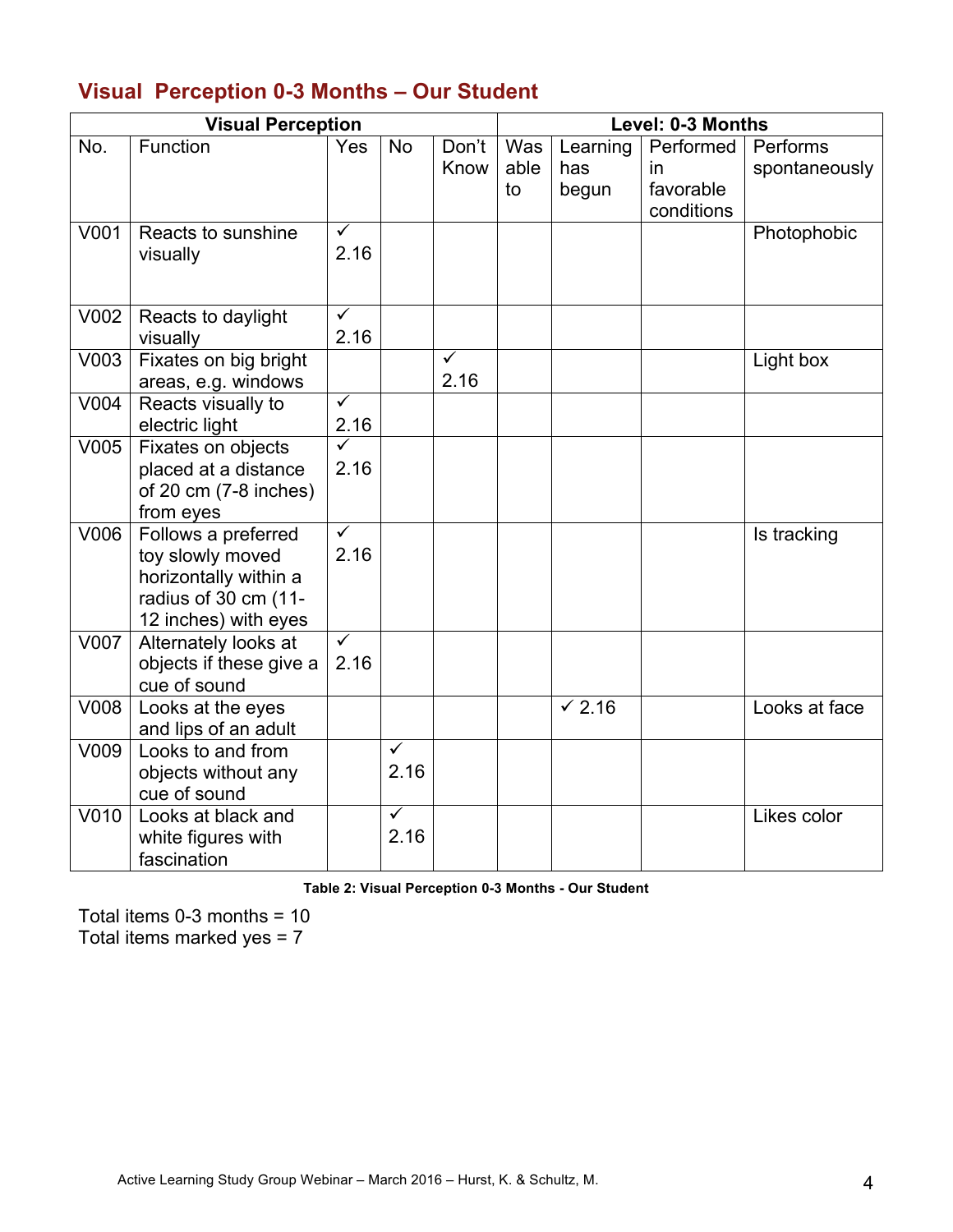## **Visual Perception 3-6 Months – Our Student**

|                  | <b>Visual Perception</b>                                                                      |                      |                                 |                         |      | Level: 3-6 Months |            |                                       |  |
|------------------|-----------------------------------------------------------------------------------------------|----------------------|---------------------------------|-------------------------|------|-------------------|------------|---------------------------------------|--|
| No.              | Function                                                                                      | Yes                  | No                              | Don't                   | Was  | Learning          | Performed  | Performs                              |  |
|                  |                                                                                               |                      |                                 | Know                    | able | has               | <i>in</i>  | spontaneously                         |  |
|                  |                                                                                               |                      |                                 |                         | to   | begun             | favorable  |                                       |  |
|                  |                                                                                               |                      |                                 |                         |      |                   | conditions |                                       |  |
| V013             | Follows a rolling ball                                                                        |                      |                                 | $\overline{\checkmark}$ |      |                   |            |                                       |  |
|                  | with his eyes                                                                                 |                      |                                 | 2.16                    |      |                   |            |                                       |  |
| V <sub>014</sub> | Eye-hand<br>coordination:<br>Reaches towards an                                               |                      | ✓<br>2.16                       |                         |      |                   |            | Using a<br>visually<br>directed reach |  |
|                  | object without making<br>contact with it                                                      |                      |                                 |                         |      |                   |            | with success                          |  |
| V <sub>015</sub> | <b>Visually inspects</b><br>objects placed within<br>a radius of 30-40 cm<br>$(11-12$ inches) |                      | $\checkmark$<br>2.16            |                         |      |                   |            |                                       |  |
| V016             | Visually inspects own<br>hands                                                                |                      |                                 |                         |      | $\times$ 2.16     |            |                                       |  |
| V017             | Looks repeatedly at<br>and away from an<br>individual                                         |                      | $\checkmark$<br>2.16            |                         |      |                   |            |                                       |  |
| V018             | Looks repeatedly at<br>and away from an<br>object                                             |                      | $\checkmark$<br>2.16            |                         |      |                   |            |                                       |  |
| V019             | Looks repeatedly at<br>and away form own<br>hands                                             |                      | $\checkmark$<br>2.16            |                         |      |                   |            |                                       |  |
| V020             | Looks alternately at<br>something for short<br>or longer time                                 | $\checkmark$<br>2.16 |                                 |                         |      |                   |            |                                       |  |
| V <sub>021</sub> | Tries to grasp the<br>visual object                                                           | 2.16                 |                                 |                         |      |                   |            |                                       |  |
| V022             | Looks repeatedly<br>from hand to object                                                       |                      | ✓<br>2.16                       |                         |      |                   |            |                                       |  |
| V023             | Stares alternately at<br>each hand as if<br>comparing them                                    |                      | $\checkmark$<br>2.16            |                         |      |                   |            |                                       |  |
| V <sub>024</sub> | Uses both eyes<br>equally often                                                               | <b>NA</b>            |                                 |                         |      |                   |            |                                       |  |
| V <sub>025</sub> | Visually interested in<br>more complex figures                                                |                      | $\overline{\checkmark}$<br>2.16 |                         |      |                   |            |                                       |  |
| V026             | Looks at the<br>movements of own<br>hands and fingers                                         |                      |                                 |                         |      | $\times$ 2.16     |            |                                       |  |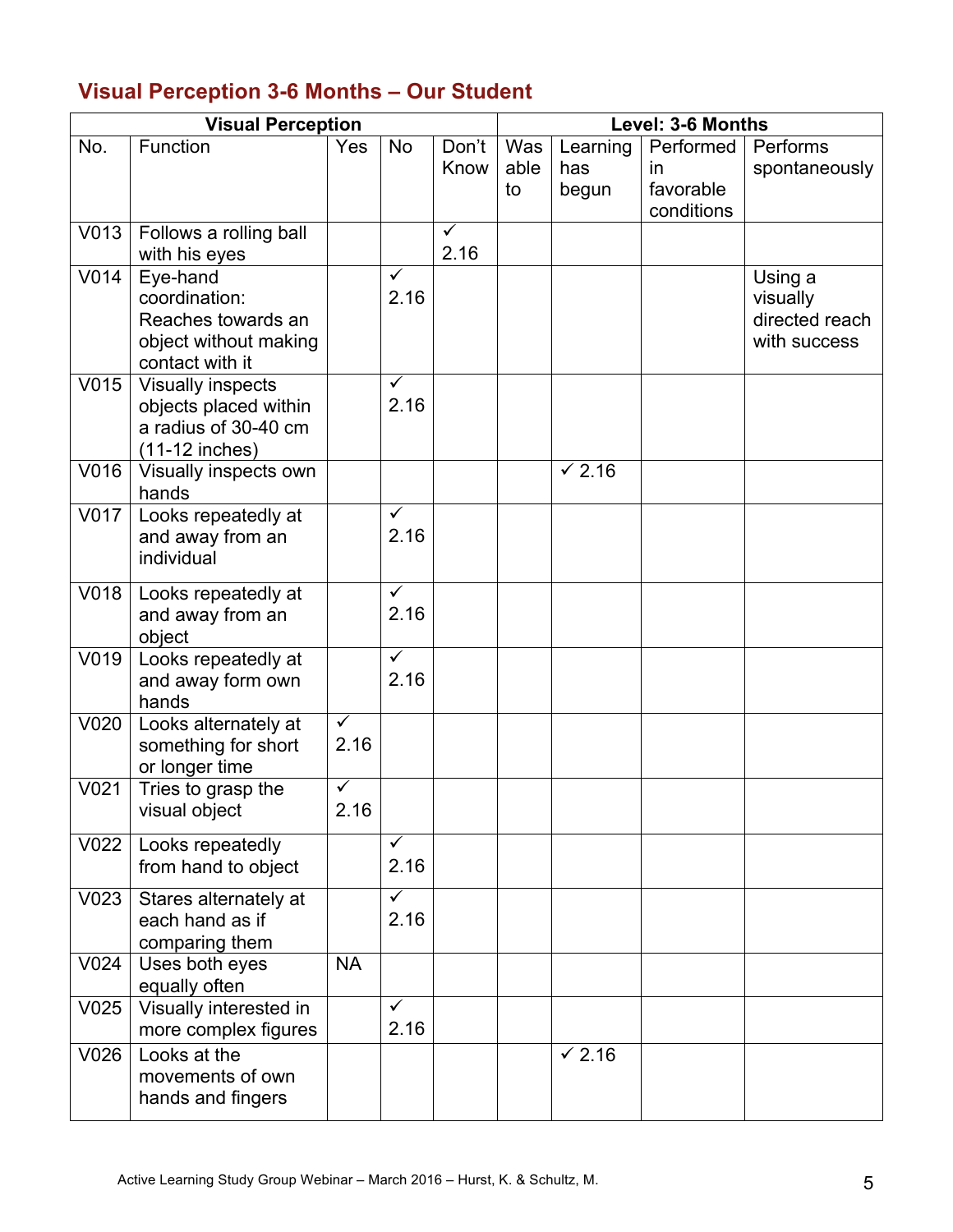|                  | <b>Visual Perception</b> |            | Level: 3-6 Months |       |      |          |            |                |
|------------------|--------------------------|------------|-------------------|-------|------|----------|------------|----------------|
| No.              | Function                 | <b>Yes</b> | <b>No</b>         | Don't | Was  | Learning | Performed  | Performs       |
|                  |                          |            |                   | Know  | able | has      | <i>in</i>  | spontaneously  |
|                  |                          |            |                   |       | to   | begun    | favorable  |                |
|                  |                          |            |                   |       |      |          | conditions |                |
| V <sub>027</sub> | <b>Visually follows</b>  |            |                   |       |      |          |            | Looking at     |
|                  | activities going on in   | 2.16       |                   |       |      |          |            | peer/adults at |
|                  | the surroundings         |            |                   |       |      |          |            | school         |
| V028             | Reacts visually to a     |            |                   |       |      |          |            | Likes shiny    |
|                  | golden board             | 2.16       |                   |       |      |          |            | objects        |
| V029             | Fixates on small         |            |                   | ✓     |      |          |            |                |
|                  | shiny objects            |            |                   | 2.16  |      |          |            |                |
| V030             | Looks at own fingers     |            | $\checkmark$      |       |      |          |            |                |
|                  | just after having used   |            | 2.16              |       |      |          |            |                |
|                  | them for performing      |            |                   |       |      |          |            |                |
|                  | quite a new activity     |            |                   |       |      |          |            |                |

**Table 3: Visual Perception 3-6 Months - Our Student**

Total items 3-6 months = 18 Total items marked yes = 4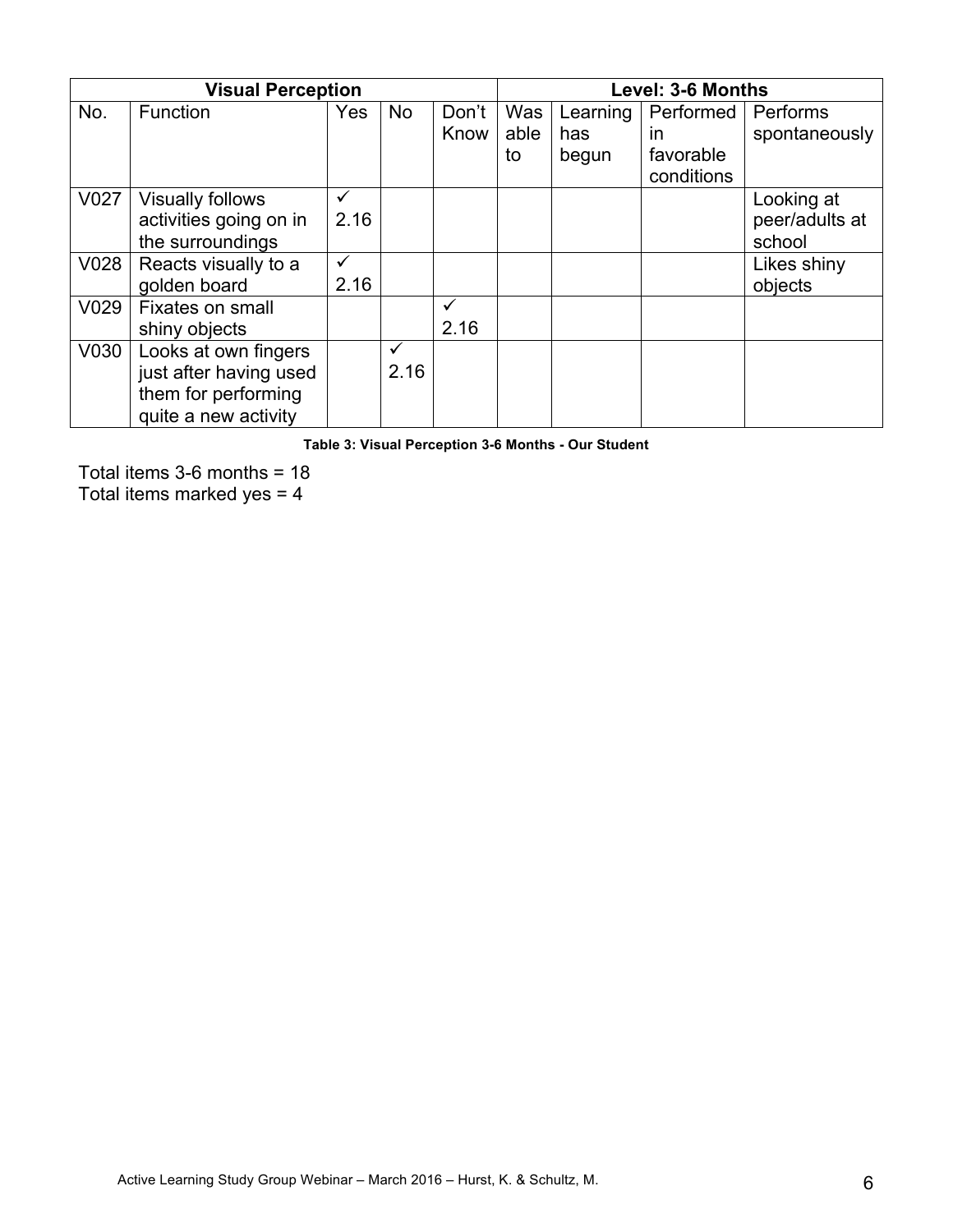## **Visual Perception 6-9 Months - Our Student**

|                  | <b>Visual Perception</b>          |              |                         |       | Level: 6-9 Months |               |                     |                        |
|------------------|-----------------------------------|--------------|-------------------------|-------|-------------------|---------------|---------------------|------------------------|
| No.              | Function                          | <b>Yes</b>   | <b>No</b>               | Don't | Was               | Learning      | Performed           | Performs               |
|                  |                                   |              |                         | Know  | able              | has           | <i>in</i>           | spontaneously          |
|                  |                                   |              |                         |       | to                | begun         | favorable           |                        |
|                  |                                   |              |                         |       |                   |               | conditions          |                        |
| V037             | Prefers to look at                |              | $\overline{\checkmark}$ |       |                   |               |                     |                        |
|                  | moving things                     |              | 2.16                    |       |                   |               |                     |                        |
| V038             | Looks at a person                 |              |                         |       |                   | $\times$ 2.16 |                     | Occasionally           |
|                  | and stretches the                 |              |                         |       |                   |               |                     | with Toni,             |
|                  | hand towards                      |              |                         |       |                   |               |                     | Tammy,                 |
|                  | him/her                           |              | $\overline{\checkmark}$ |       |                   |               |                     | Joann                  |
| V039             | Looks at the result               |              | 2.16                    |       |                   |               |                     |                        |
|                  | after pushing an                  |              |                         |       |                   |               |                     |                        |
| V <sub>040</sub> | object<br>Looks at the object     |              |                         |       |                   |               | $\overline{6}$ 2.16 | Position board         |
|                  | he has grasped                    |              |                         |       |                   |               |                     | and Little             |
|                  | and released                      |              |                         |       |                   |               |                     | Room                   |
| V <sub>041</sub> | Often hunts for a                 |              | $\sqrt{}$               |       |                   |               |                     |                        |
|                  | lost objects without              |              | 2.16                    |       |                   |               |                     |                        |
|                  | finding it                        |              |                         |       |                   |               |                     |                        |
| V <sub>042</sub> | Looks for a                       | $\checkmark$ |                         |       |                   |               |                     |                        |
|                  | released object                   | 2.16         |                         |       |                   |               |                     |                        |
|                  | and grasps it if it is            |              |                         |       |                   |               |                     |                        |
|                  | within reach                      |              |                         |       |                   |               |                     |                        |
| V <sub>043</sub> | Finds an object                   |              | $\checkmark$            |       |                   |               |                     |                        |
|                  | after having                      |              | 2.16                    |       |                   |               |                     |                        |
|                  | watched it                        |              |                         |       |                   |               |                     |                        |
|                  | disappear                         |              |                         |       |                   |               |                     |                        |
| V <sub>044</sub> | Looks at the<br>contents of a box |              |                         |       |                   | $\times$ 2.16 |                     | Picks up pink<br>balls |
|                  | or another                        |              |                         |       |                   |               |                     |                        |
|                  | container                         |              |                         |       |                   |               |                     |                        |
| V <sub>045</sub> | Imitates actions                  |              | $\checkmark$            |       |                   |               |                     |                        |
|                  | that he sees, if                  |              | 2.16                    |       |                   |               |                     |                        |
|                  | they correspond                   |              |                         |       |                   |               |                     |                        |
|                  | with previous                     |              |                         |       |                   |               |                     |                        |
|                  | attained skills                   |              |                         |       |                   |               |                     |                        |
| V046             | Visually                          | ✓            |                         |       |                   |               |                     |                        |
|                  | differentiates                    | 2.16         |                         |       |                   |               |                     |                        |
|                  | primary caregivers                |              |                         |       |                   |               |                     |                        |
|                  | from others                       |              |                         |       |                   |               |                     |                        |
| V <sub>047</sub> | Visually recognizes               | $\checkmark$ |                         |       |                   |               |                     | NA food, tube-         |
|                  | food and favorite                 | 2.16         |                         |       |                   |               |                     | fed                    |
|                  | toys                              |              |                         |       |                   |               |                     | Favorite toys:         |
|                  |                                   |              |                         |       |                   |               |                     | bells and<br>beads     |
| V048             | Sees small objects                |              | $\checkmark$            |       |                   |               |                     |                        |
|                  |                                   |              |                         |       |                   |               |                     |                        |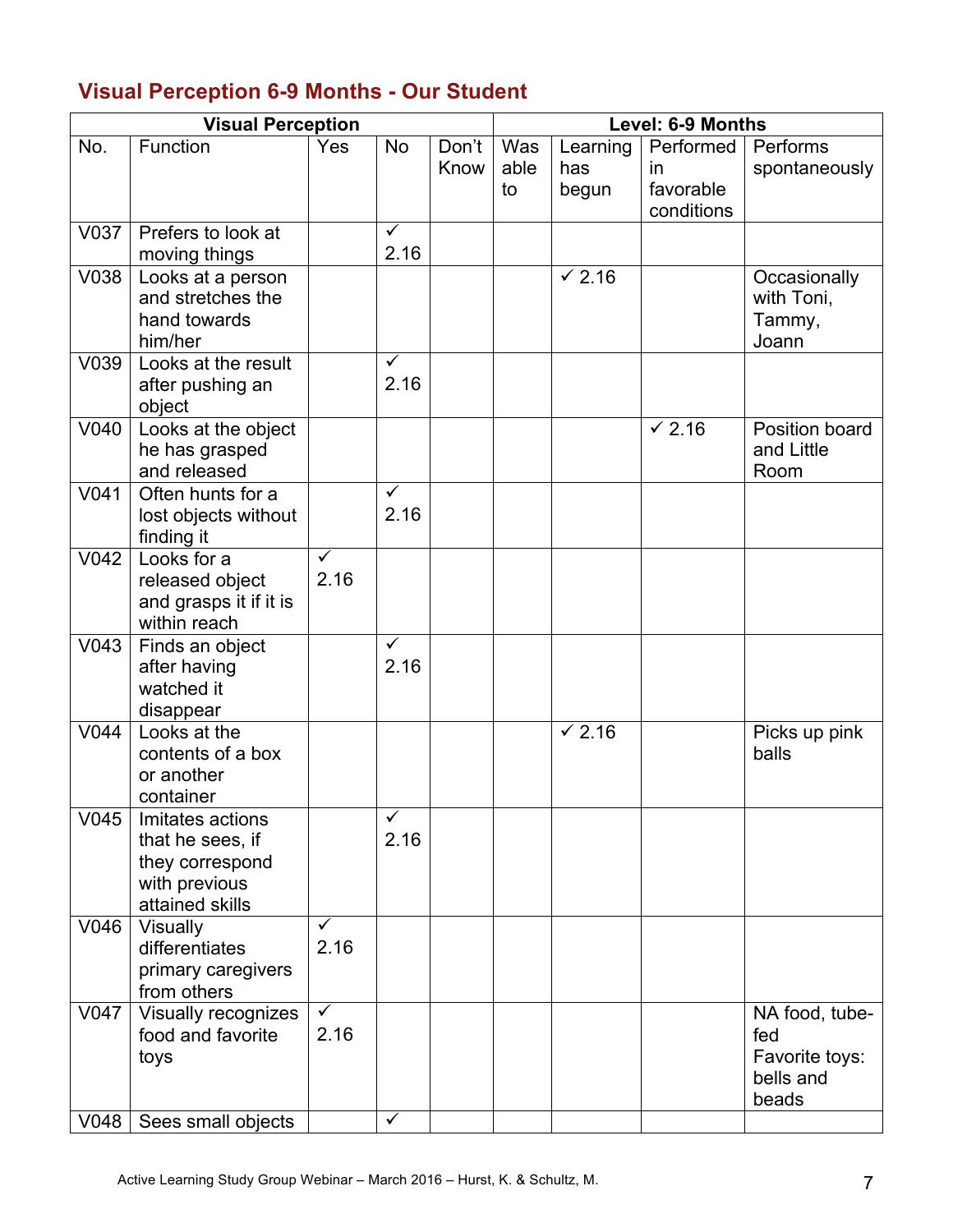|                  | <b>Visual Perception</b> |               | Level: 6-9 Months |       |      |          |              |               |
|------------------|--------------------------|---------------|-------------------|-------|------|----------|--------------|---------------|
| No.              | <b>Function</b>          | Yes           | <b>No</b>         | Don't | Was  | Learning | Performed    | Performs      |
|                  |                          |               |                   | Know  | able | has      | $\mathsf{I}$ | spontaneously |
|                  |                          |               |                   |       | to   | begun    | favorable    |               |
|                  |                          |               |                   |       |      |          | conditions   |               |
|                  | within a distance of     |               | 2.16              |       |      |          |              |               |
|                  | 1-1 $\frac{1}{2}$ meter  |               |                   |       |      |          |              |               |
|                  | (apprx. 1 yd.)           |               |                   |       |      |          |              |               |
| V <sub>049</sub> | <b>Fixates while</b>     | $\sqrt{2.16}$ |                   |       |      |          |              |               |
|                  | completing               |               |                   |       |      |          |              |               |
|                  | reaching                 |               |                   |       |      |          |              |               |

**Table 4: Visual Perception 6-9 Months - Our Student**

Total items 6-9 months = 13 Total items marked yes = 4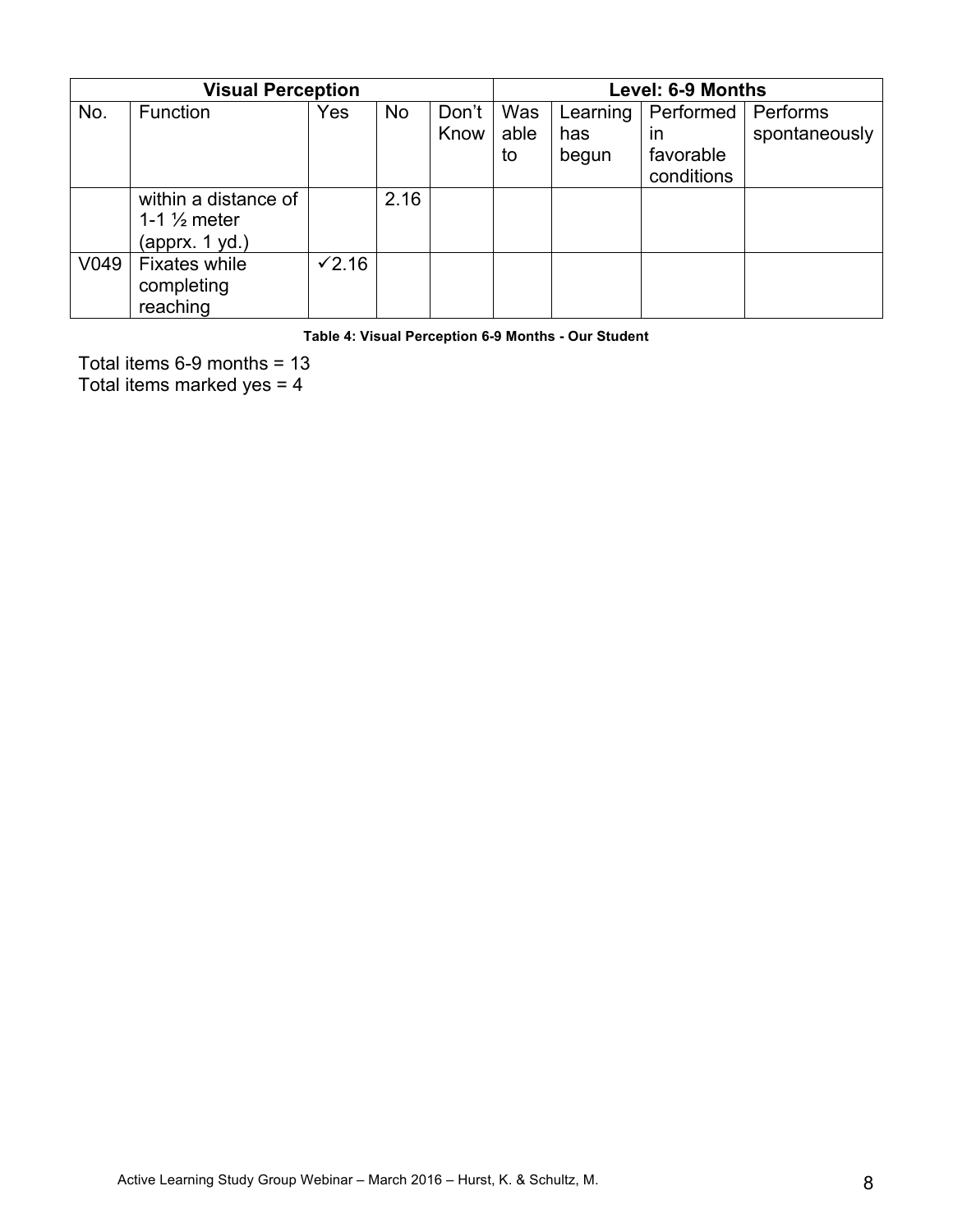## **Visual Perception 9-12 Months - Our Student**

|      | <b>Visual Perception</b>                                          |                      |                      |               | Level: 9-12 Months |                          |                                             |                                  |
|------|-------------------------------------------------------------------|----------------------|----------------------|---------------|--------------------|--------------------------|---------------------------------------------|----------------------------------|
| No.  | Function                                                          | <b>Yes</b>           | No                   | Don't<br>Know | Was<br>able<br>to  | Learning<br>has<br>begun | Performed<br>in.<br>favorable<br>conditions | <b>Performs</b><br>spontaneously |
| V061 | Eye-body<br>coordination:<br>Crawls towards a<br>visible object   |                      | $\checkmark$<br>2.16 |               |                    |                          |                                             |                                  |
| V062 | Follows a person<br>or object that is<br>moving away with<br>eyes | $\checkmark$<br>2.16 |                      |               |                    |                          |                                             |                                  |
| V063 | Visually explores<br>an object while<br>turning it around         |                      | $\checkmark$<br>2.16 |               |                    |                          |                                             |                                  |
| V064 | Compares visual<br>experiences                                    |                      | $\checkmark$<br>2.16 |               |                    |                          |                                             |                                  |
| V065 | Watches the same<br>object as an adult                            |                      | ✓<br>2.16            |               |                    |                          |                                             |                                  |
| V066 | Visually recognizes<br>persons in their<br>own surroundings       |                      |                      |               |                    | $\times$ 2.16            |                                             | Teacher and<br>aides             |
| V067 | Looks at pictures<br>for a few seconds<br>at a time               |                      | $\checkmark$<br>2.16 |               |                    |                          |                                             |                                  |

**Table 5: Visual Perception 9-12 Months - Our Student**

Total items 9-12 months = 7 Total items marked yes = 1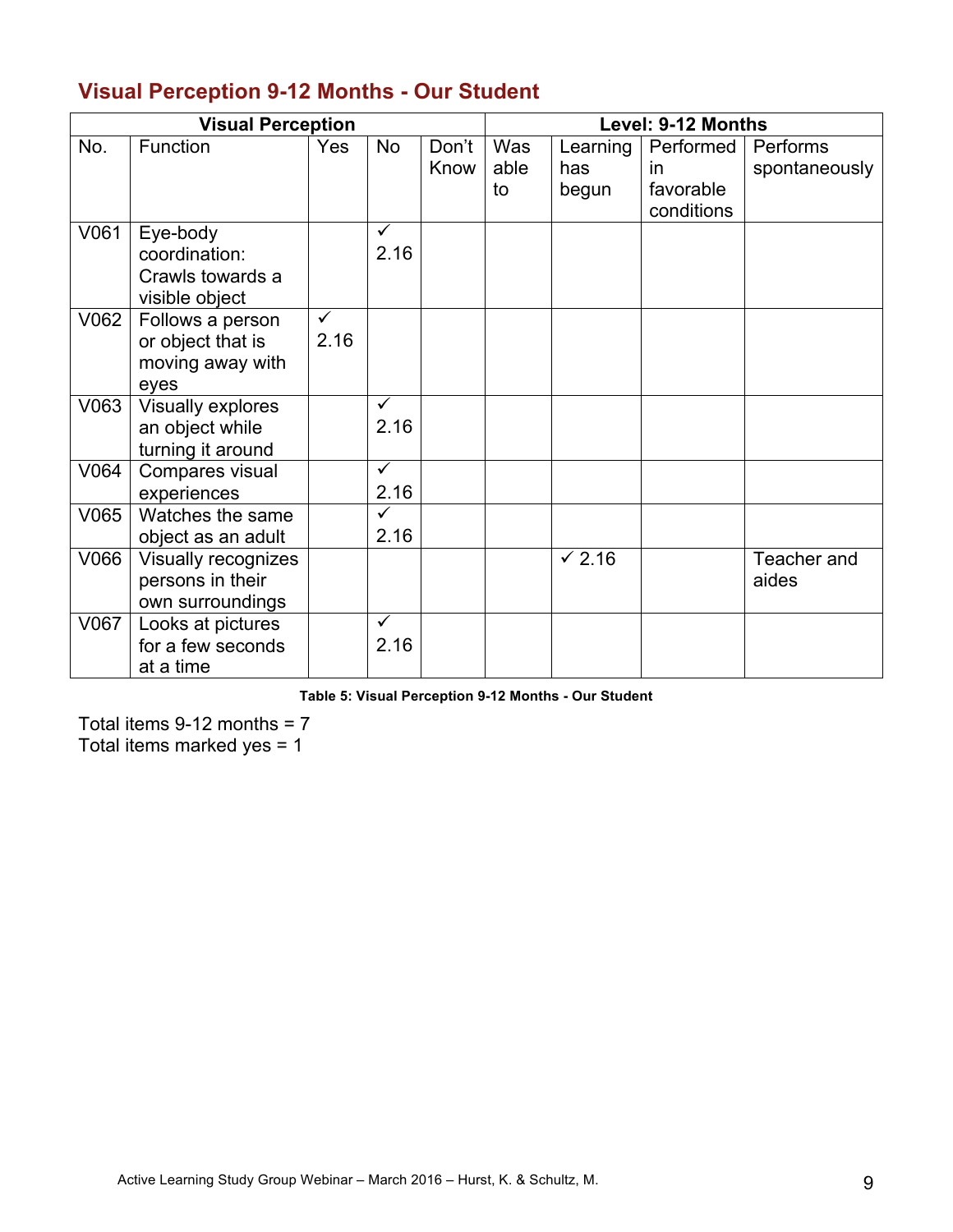## **Haptic-Tactile Perception Milestones Our Student**

|              | <b>Haptic-Tactile Perception Milestones</b>                      |     |              |
|--------------|------------------------------------------------------------------|-----|--------------|
| Level        | <b>Milestones</b>                                                | Yes | No           |
| 0-3 months   | Tactile receptors around the mouth are activated by physical     |     |              |
|              | contact with any objects                                         |     |              |
| 3-6 months   | Haptic-tactile receptors around the mouth are used to            | ✓   |              |
|              | recognize the nipple, the teat, and own hands                    |     |              |
| 6-9 months   | Uses the lips and the tongue for tactile searching of objects    |     | $\checkmark$ |
| 9-12 months  | Compares varied tactile qualities of one object                  |     |              |
| 12-15 months | Activates haptic receptors while lifting heavy objects           |     |              |
| 15-18 months | Activates the haptic receptors in muscles, sinews and joints     |     |              |
|              | while pushing heavy objects to and fro                           |     |              |
| 18-24 months | Experiments with haptic-kinaestetic ability by dragging, e.g.    |     | $\checkmark$ |
|              | box with toy, a garden hose, etc.                                |     |              |
| 24-30 months | Performs tactile orientation while walking, using bare feet      |     |              |
| 30-36 months | Experiments with using muscles while riding a tricycle           |     |              |
| 36-42 months | Experiments with the haptic-kinesthetic ability by balancing on, |     |              |
|              | e.g. curbstones                                                  |     |              |
| 42-48 months | Experiments with haptic-kinesthetic abilities such as holding    |     | ✓            |
|              | onto a pencil, a brush, a spoon, a fork, and other tools         |     |              |

**Table 6: Haptic-Tactile Perception Milestones - Our Student**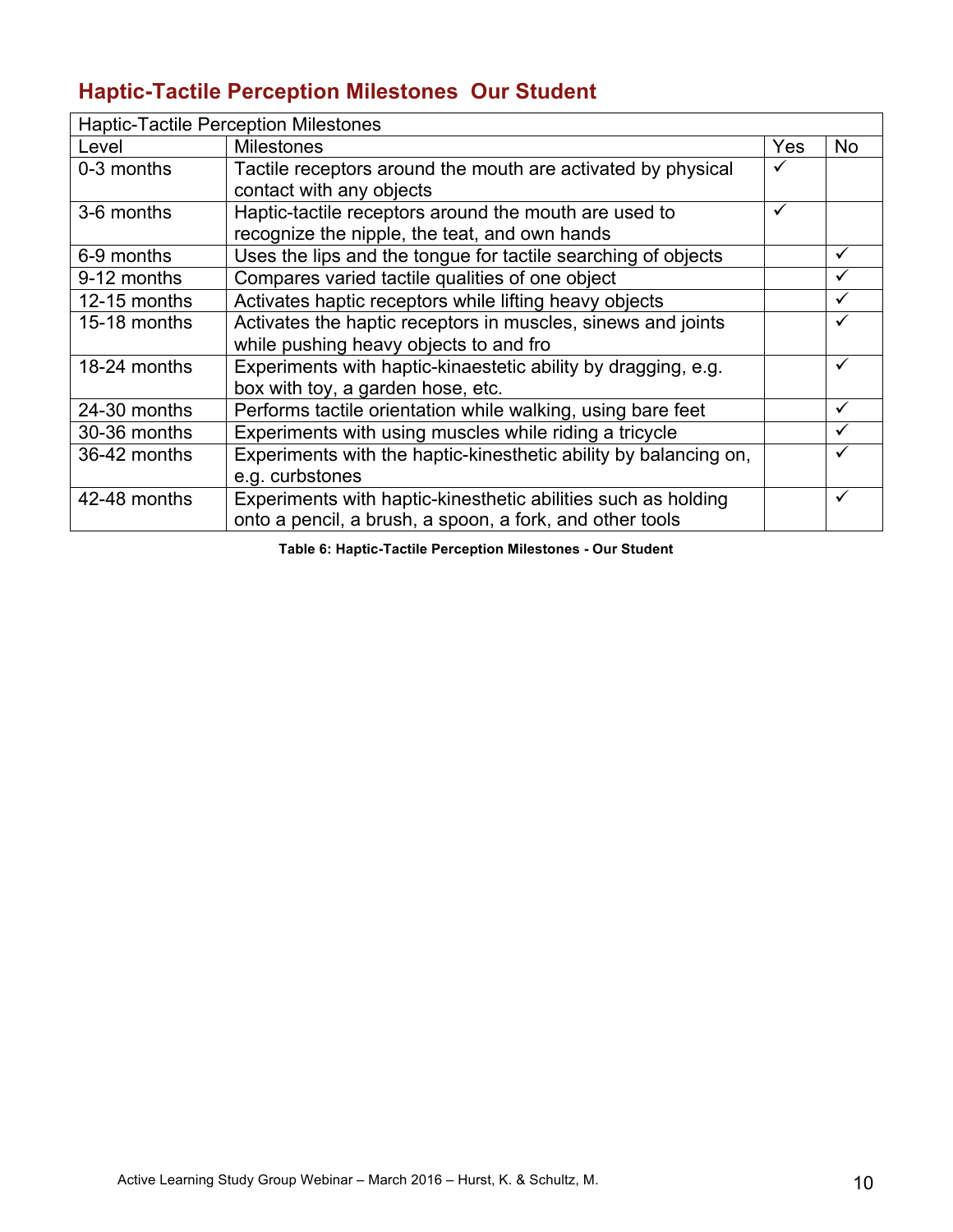|      | <b>Haptic-Tactile Perception</b> |              |           |              |      | Level: 0-3 Months |            |               |  |
|------|----------------------------------|--------------|-----------|--------------|------|-------------------|------------|---------------|--|
| No.  | Function                         | <b>Yes</b>   | <b>No</b> | Don't        | Was  | Learning          | Performed  | Performs      |  |
|      |                                  |              |           | Know         | able | has               | in.        | spontaneously |  |
|      |                                  |              |           |              | to   | begun             | favorable  |               |  |
|      |                                  |              |           |              |      |                   | conditions |               |  |
| T001 | Tactile receptors                | $\checkmark$ |           |              |      |                   |            | Own hand,     |  |
|      | around the mouth are             | 2.16         |           |              |      |                   |            | toothbrush,   |  |
|      | activated by physical            |              |           |              |      |                   |            | beads, rubber |  |
|      | contact with any object          |              |           |              |      |                   |            | potholder     |  |
| T002 | Tactile receptors on             | $\checkmark$ |           |              |      |                   |            | R hand, L not |  |
|      | the heels and the soles          | 2.16         |           |              |      |                   |            | as sensitive  |  |
|      | of the feet are a tivated        |              |           |              |      |                   |            |               |  |
|      | by physical contact              |              |           |              |      |                   |            |               |  |
|      | with e.g. the mattress           |              |           |              |      |                   |            |               |  |
| T003 | Haptic receptors on the          |              |           | $\checkmark$ |      |                   |            | Not sucking,  |  |
|      | tip of the tongue are            |              |           | 2.16         |      |                   |            | tube-fed      |  |
|      | activated by sucking             |              |           |              |      |                   |            |               |  |
|      | activity                         |              |           |              |      |                   |            |               |  |
| T004 | Reacts to variations in          | $\checkmark$ |           |              |      |                   |            | Doesn't like  |  |
|      | the temperature                  | 2.16         |           |              |      |                   |            | cold, prefers |  |
|      |                                  |              |           |              |      |                   |            | warm          |  |

#### **Haptic-Tactile Perception 0-3 Months Our Student**

**Table 7: Haptic-Tactile Perception 0-3 Months - Our Student**

Total items 0-3 months = 10 Total items marked yes = 7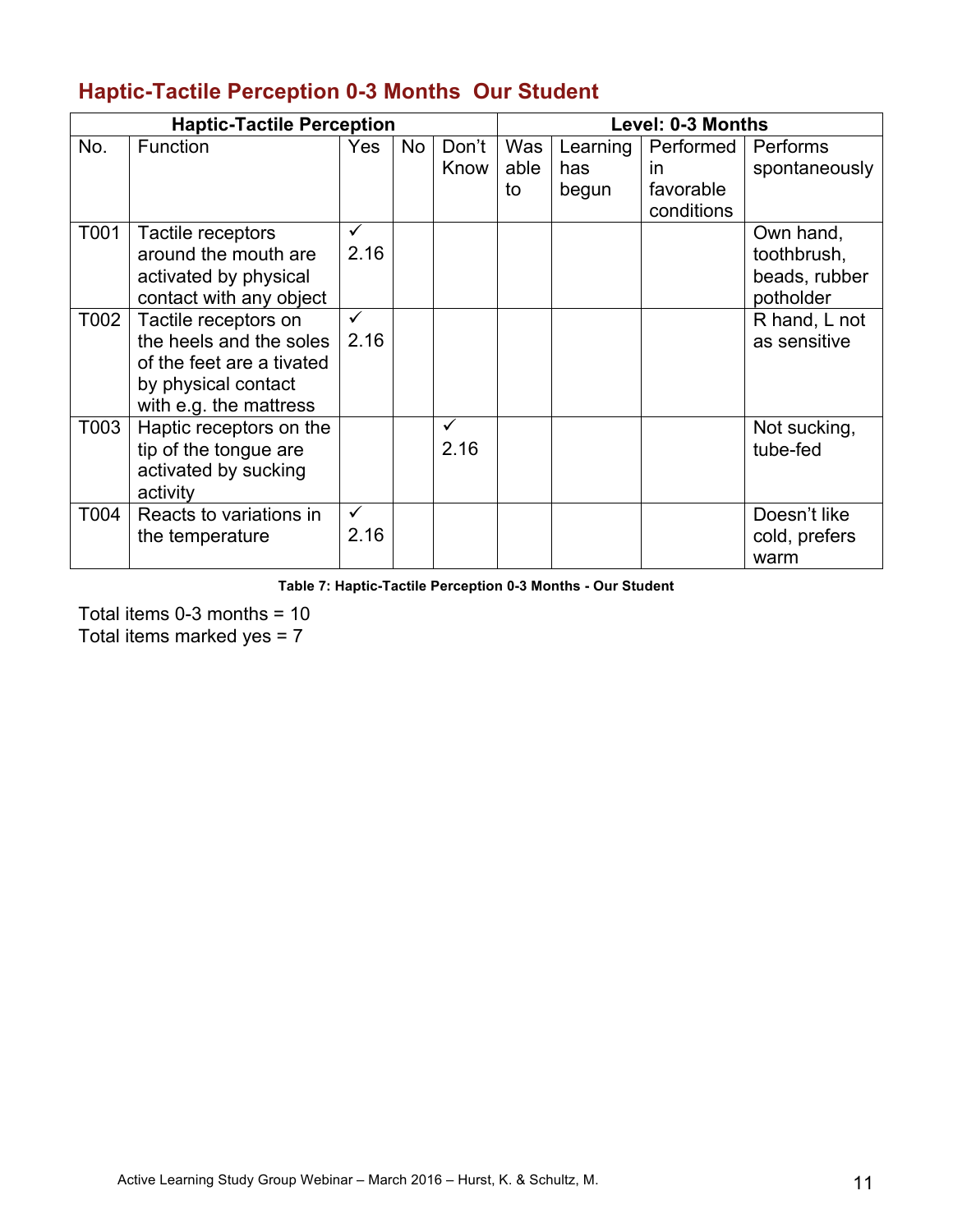|      | <b>Haptic-Tactile Perception</b>                                                                                   |                      |           |               |                   | Level: 3-6 Months        |                                             |                                             |  |
|------|--------------------------------------------------------------------------------------------------------------------|----------------------|-----------|---------------|-------------------|--------------------------|---------------------------------------------|---------------------------------------------|--|
| No.  | <b>Function</b>                                                                                                    | Yes                  | No.       | Don't<br>Know | Was<br>able<br>to | Learning<br>has<br>begun | Performed<br>in.<br>favorable<br>conditions | Performs<br>spontaneously                   |  |
| T013 | Tactile receptors in<br>the hands are<br>activated by physical<br>contact with any<br>object                       | $\checkmark$<br>2.16 |           |               |                   |                          |                                             | Attempts to<br>grasp what is<br>put in hand |  |
| T014 | Haptic-tactile<br>receptors around the<br>mouth are used to<br>recognize the nipple,<br>the teat, and own<br>hands |                      |           |               |                   | $\times$ 2.16            |                                             | <b>Bites hand</b><br>Tube-fed               |  |
| T015 | Haptic receptors in<br>legs and feet are<br>activated by kicking<br>and pushing                                    |                      | ✓<br>2.16 |               |                   |                          |                                             | Not kicking or<br>pushing with<br>feet      |  |
| T016 | Withdraws the hands<br>if touching something<br>too hot                                                            | $\checkmark$<br>2.16 |           |               |                   |                          |                                             | From family                                 |  |

#### **Haptic-Tactile Perception 3-6 Months Our Student**

**Table 8: Haptic-Tactile Perception 3-6 Months - Our Student**

Total items 3-6 months = 4 Total items marked yes = 2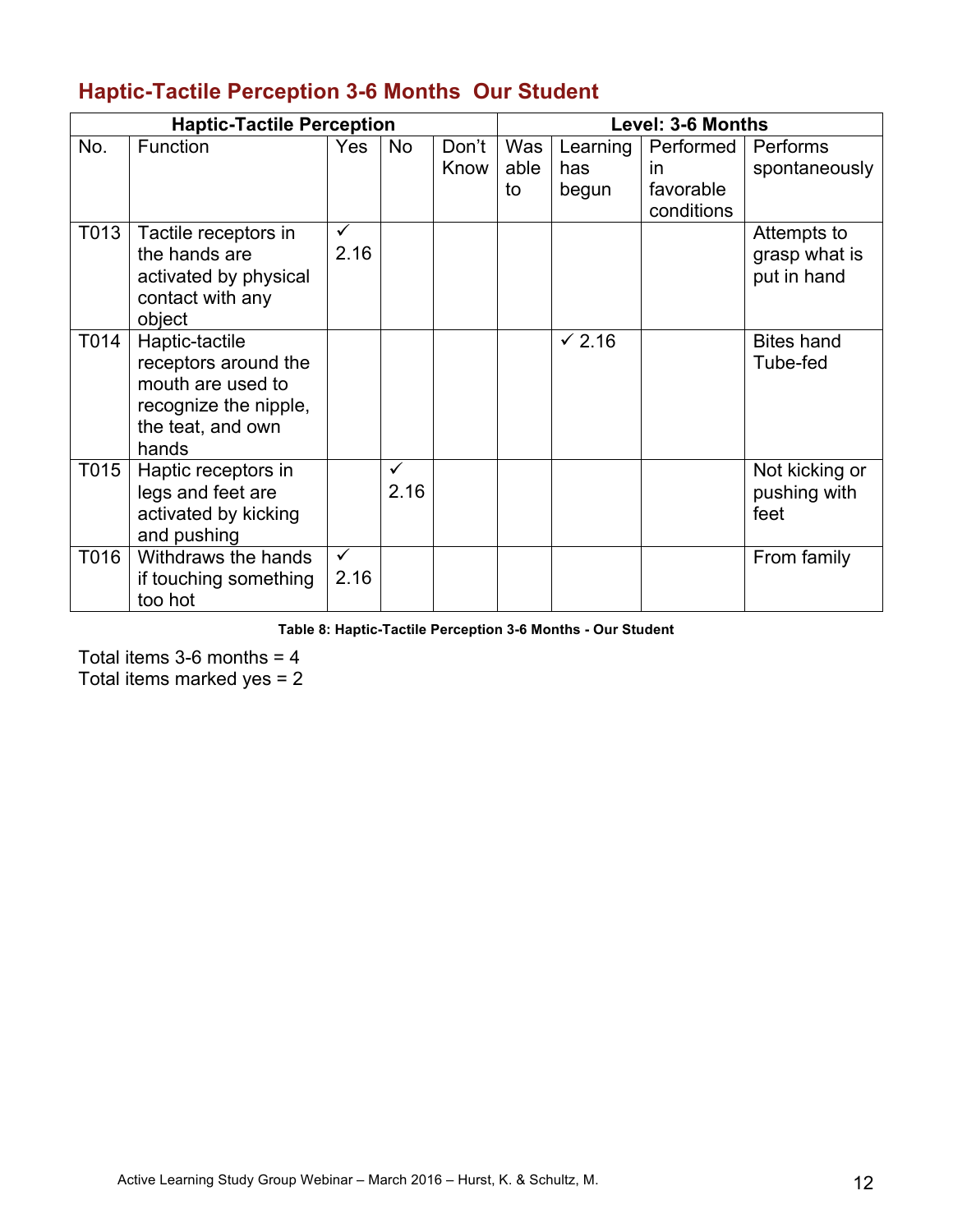## **Haptic-Tactile Perception 6-9 Months Our Student**

|      | <b>Haptic-Tactile Perception</b>        |              |                   |       | Level: 6-9 Months |               |            |                |
|------|-----------------------------------------|--------------|-------------------|-------|-------------------|---------------|------------|----------------|
| No.  | Function                                | <b>Yes</b>   | <b>No</b>         | Don't | Was               | Learning      | Performed  | Performs       |
|      |                                         |              |                   | Know  | able              | has           | in         | spontaneously  |
|      |                                         |              |                   |       | to                | begun         | favorable  |                |
|      |                                         |              |                   |       |                   |               | conditions |                |
| T025 | Uses the tips of                        |              |                   |       |                   | $\times$ 2.16 |            | Uses finger    |
|      | fingers for tactile                     |              |                   |       |                   |               |            | tips to pull   |
|      | orientation                             |              |                   |       |                   |               |            | shirt sleeve,  |
|      |                                         |              |                   |       |                   |               |            | find objects   |
| T026 | Uses the lips and                       |              | $\checkmark$      |       |                   |               |            |                |
|      | the tongue for                          |              | 2.16              |       |                   |               |            |                |
|      | tactile searching of                    |              |                   |       |                   |               |            |                |
| T027 | objects<br>Uses bare feet for           |              | $\checkmark$      |       |                   |               |            |                |
|      | tactile exploration                     |              | 2.16              |       |                   |               |            |                |
|      |                                         |              |                   |       |                   |               |            |                |
| T028 | Activates haptic                        |              | $\checkmark$ 2.16 |       |                   |               |            |                |
|      | receptors by                            |              |                   |       |                   |               |            |                |
|      | banging on objects                      |              |                   |       |                   |               |            |                |
|      | and surfaces                            |              |                   |       |                   |               |            |                |
| T029 | <b>Combines tactile</b>                 |              | ✓                 |       |                   |               |            |                |
|      | experiences by                          |              | 2.16              |       |                   |               |            |                |
|      | touching an                             |              |                   |       |                   |               |            |                |
|      | objects using both<br>the hands and the |              |                   |       |                   |               |            |                |
|      | mouth                                   |              |                   |       |                   |               |            |                |
| T030 | Repeats activities                      | $\checkmark$ |                   |       |                   |               |            | Likes to pull  |
|      | of haptic-tactile                       | 2.16         |                   |       |                   |               |            | elastics pop   |
|      | nature                                  |              |                   |       |                   |               |            | object over    |
|      |                                         |              |                   |       |                   |               |            | board          |
| T031 | Sucks own toes                          |              | $\checkmark$      |       |                   |               |            |                |
|      |                                         |              | 2.16              |       |                   |               |            |                |
|      | T032   Touches the food                 |              |                   |       |                   |               |            | Reaches for    |
|      | using the fingers                       |              | 2.16              |       |                   |               |            | other students |
|      |                                         |              |                   |       |                   |               |            | food trays     |
| T033 | Prefers to touch                        |              | $\checkmark$      |       |                   |               |            | Prefers        |
|      | objects with rough                      |              | 2.16              |       |                   |               |            | smooth         |
|      | rather than smooth                      |              |                   |       |                   |               |            | objects, but   |
|      | surfaces                                |              |                   |       |                   |               |            | not really     |
|      |                                         |              |                   |       |                   |               |            | exploring      |
|      |                                         |              | ✓                 |       |                   |               |            | tactually      |
| T034 | Recognizes tactile                      |              | 2.16              |       |                   |               |            | Runs hands     |
|      | experiences                             |              |                   |       |                   |               |            | down beads     |

**Table 9: Haptic-Tactile Perception 6-9 Months - Our Student**

Total items 6-9 months = 10 Total items marked yes = 1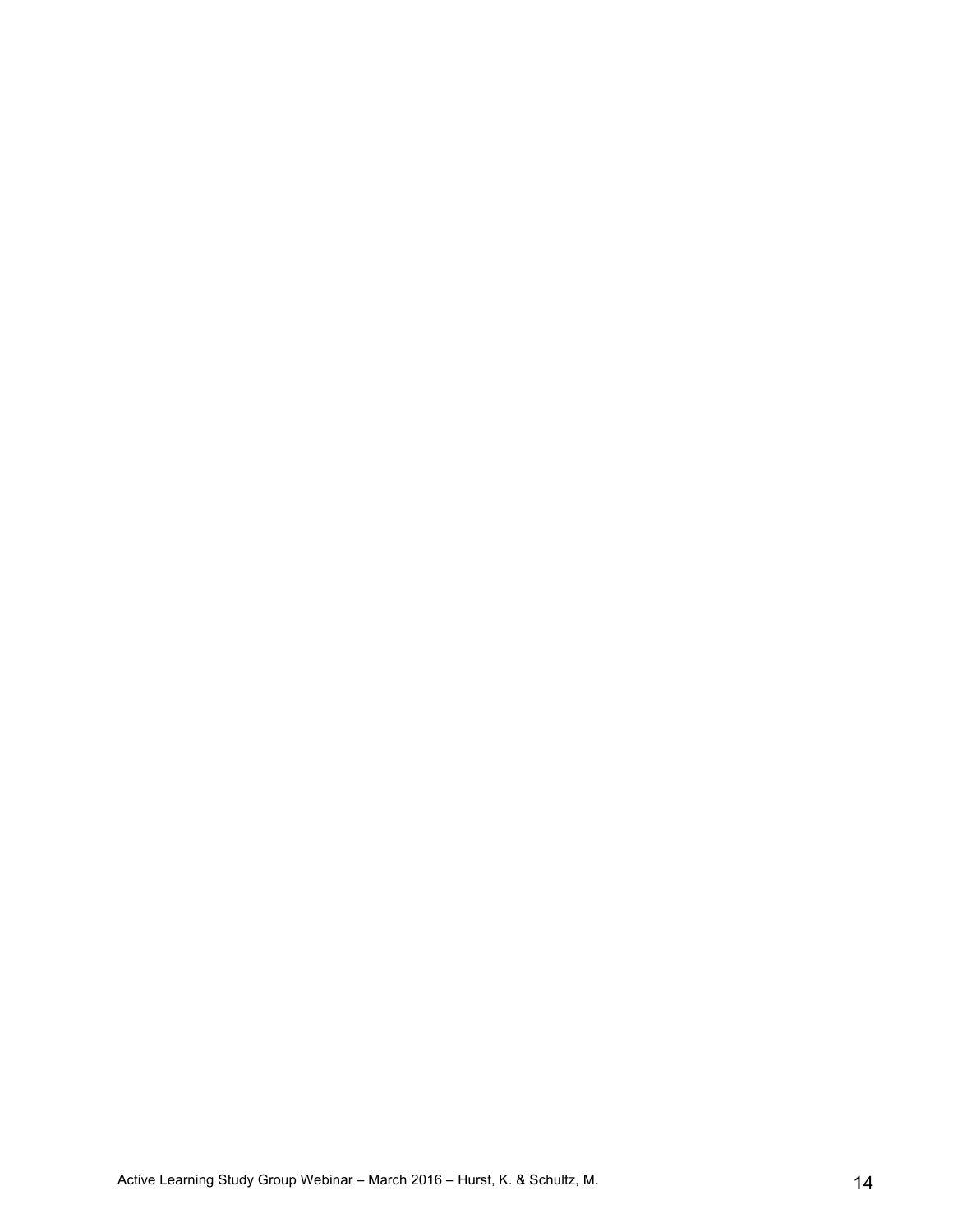## **Olfactory & Gustatory Perception Milestones – Our Student**

| <b>Olfactory &amp; Gustatory Perception Milestones</b> |                                                                                                                               |            |              |  |  |  |  |  |  |
|--------------------------------------------------------|-------------------------------------------------------------------------------------------------------------------------------|------------|--------------|--|--|--|--|--|--|
| Level                                                  | <b>Milestones</b>                                                                                                             | <b>Yes</b> | <b>No</b>    |  |  |  |  |  |  |
| 0-3 months                                             | Recognizes the mother by her smell                                                                                            |            | ?            |  |  |  |  |  |  |
| 3-6 months                                             | Sputters and coughs as a reaction to liquid that does not taste<br>like milk (tube fed – limited experience with food/liquid) |            | <b>NA</b>    |  |  |  |  |  |  |
| 6-9 months                                             | Smells the food before eating it                                                                                              |            | ✓            |  |  |  |  |  |  |
| 9-12 months                                            | Prefers food with a sweet taste (likes pudding and yogurt to                                                                  | ✓          |              |  |  |  |  |  |  |
|                                                        | taste)                                                                                                                        |            |              |  |  |  |  |  |  |
| 12-15 months                                           | Wants to smell everything                                                                                                     |            | v            |  |  |  |  |  |  |
| 15-18 months                                           | Wants to taste all kinds of food, but eats only the kind slightly                                                             |            | ✔            |  |  |  |  |  |  |
|                                                        | seasoned                                                                                                                      |            |              |  |  |  |  |  |  |
| 18-24 months                                           | Prefers sweet juice to milk                                                                                                   |            | $\checkmark$ |  |  |  |  |  |  |
| 24-30 months                                           | Wants to smell flowers                                                                                                        |            | $\checkmark$ |  |  |  |  |  |  |
| 30-36 months                                           | Distinguishes between pleasant and unpleasant smells                                                                          |            | M            |  |  |  |  |  |  |
| 36-42 months                                           | Wants salt on all food                                                                                                        |            | ✔            |  |  |  |  |  |  |
| 42-48 months                                           | Begins to understand that something is poisonous                                                                              |            |              |  |  |  |  |  |  |

**Table 10: Olfactory & Gustatory Perception Milestones - Our Student**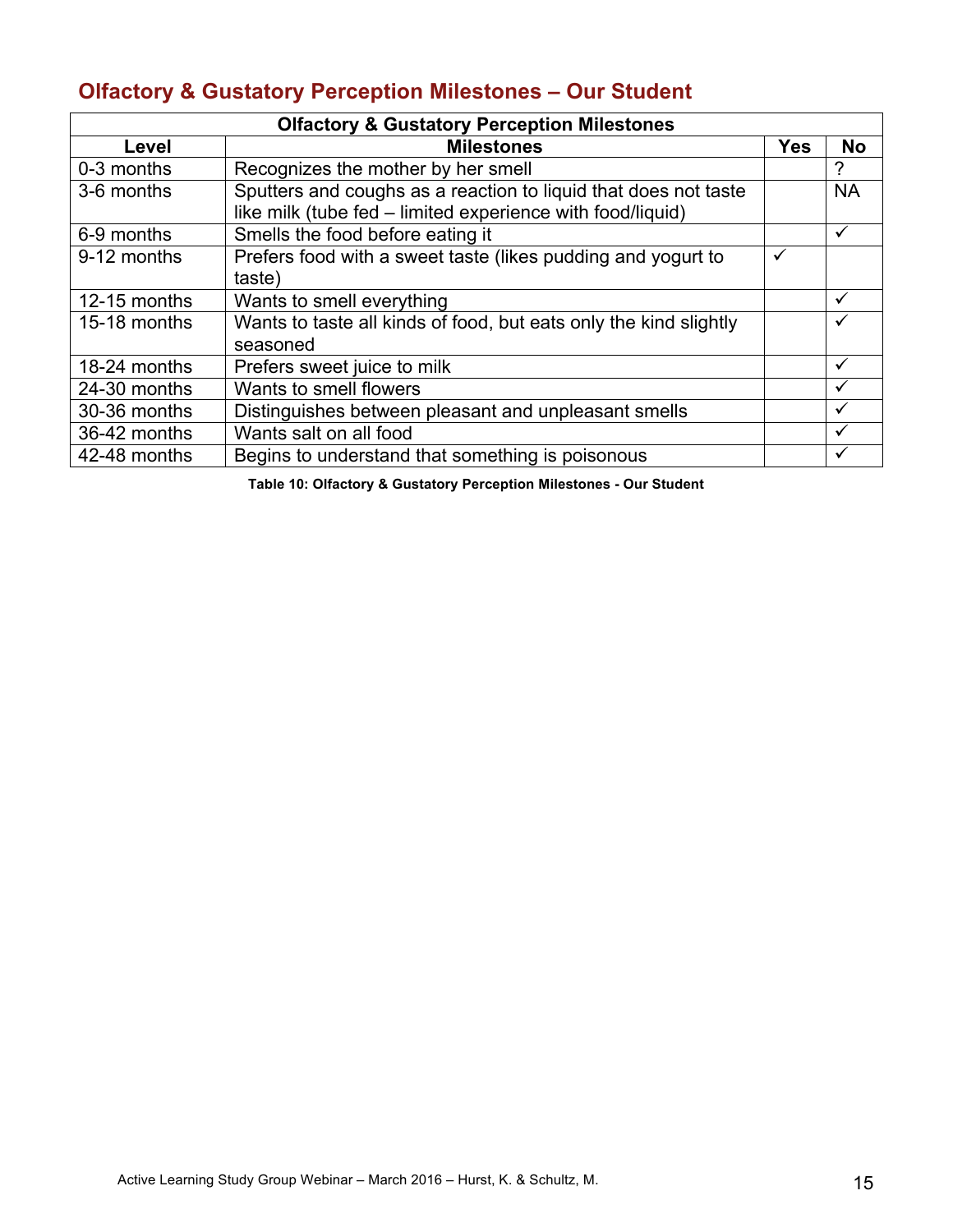|                  | <b>Olfactory &amp; Gustatory Perception</b> | Level: 0-3 Months |           |       |      |          |            |               |
|------------------|---------------------------------------------|-------------------|-----------|-------|------|----------|------------|---------------|
| No.              | <b>Function</b>                             | Yes               | <b>No</b> | Don't | Was  | Learning | Performed  | Performs      |
|                  |                                             |                   |           | Know  | able | has      | <i>in</i>  | spontaneously |
|                  |                                             |                   |           |       | to   | begun    | favorable  |               |
|                  |                                             |                   |           |       |      |          | conditions |               |
| J <sub>001</sub> | Finds the nipple by                         |                   |           | ✓     |      |          |            |               |
|                  | means of the olfactory                      |                   |           | 3.16  |      |          |            |               |
|                  | sense                                       |                   |           |       |      |          |            |               |
| J002             | Turns away from food                        |                   |           | ✓     |      |          |            |               |
|                  | not having the smell of                     |                   |           | 3.16  |      |          |            |               |
|                  | milk                                        |                   |           |       |      |          |            |               |
| J003             | Recognizes the                              |                   |           | ✓     |      |          |            |               |
|                  | mother by her smell                         |                   |           | 3.16  |      |          |            |               |
| J004             | Refuses something                           |                   | ✓         |       |      |          |            |               |
|                  | tasting strongly sour,                      |                   | 3.16      |       |      |          |            |               |
|                  | bitter or salty                             |                   |           |       |      |          |            |               |
|                  | (Likes lemons)                              |                   |           |       |      |          |            |               |

#### **Olfactory & Gustatory Perception 0-3 Months – Our Student**

**Table 11: Olfactory & Gustatory Perception 0-3 Months - Our Student**

Total items  $0-3$  months =  $4$ 

Total items marked yes  $= 0$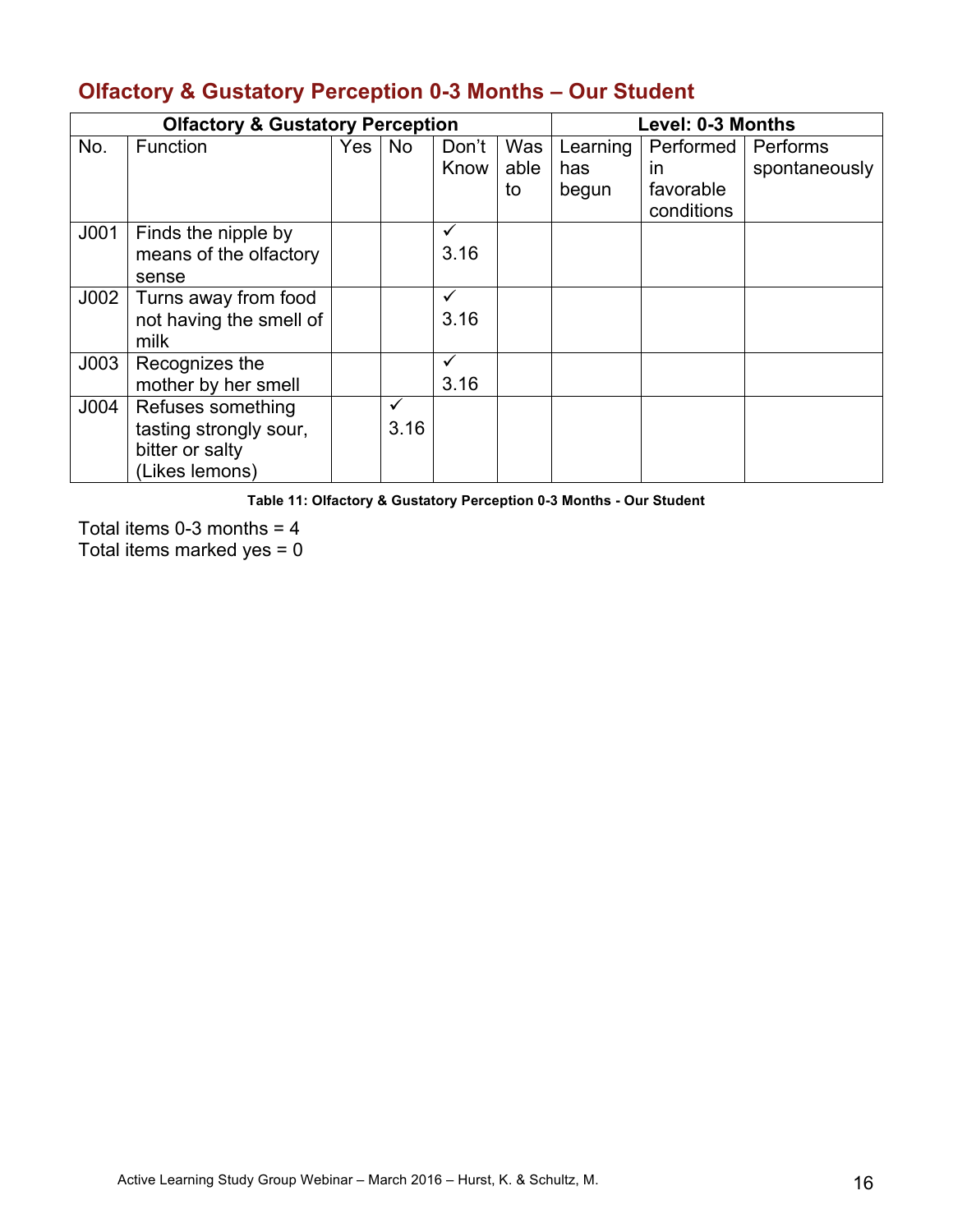#### **Olfactory & Gustatory Perception 3-6 Months – Our Student**

| <b>Olfactory &amp; Gustatory Perception</b> |                          |     |              |              |      |          | Level: 3-6 Months |               |  |  |
|---------------------------------------------|--------------------------|-----|--------------|--------------|------|----------|-------------------|---------------|--|--|
| No.                                         | Function                 | Yes | No           | Don't        | Was  | Learning | Performed         | Performs      |  |  |
|                                             |                          |     |              | Know         | able | has      | in                | spontaneously |  |  |
|                                             |                          |     |              |              | to   | begun    | favorable         |               |  |  |
|                                             |                          |     |              |              |      |          | conditions        |               |  |  |
| J <sub>013</sub>                            | Distinguishes between    |     |              | $\checkmark$ |      |          |                   |               |  |  |
|                                             | the odor of several      |     |              | 3.16         |      |          |                   |               |  |  |
|                                             | people                   |     |              |              |      |          |                   |               |  |  |
|                                             | (Doesn't seem to         |     |              |              |      |          |                   |               |  |  |
|                                             | notice smells            |     |              |              |      |          |                   |               |  |  |
|                                             | particularly)            |     |              |              |      |          |                   |               |  |  |
| J <sub>014</sub>                            | Sputters and coughs      |     |              |              |      |          |                   |               |  |  |
|                                             | as a reaction to liquid  |     | 3.16         |              |      |          |                   |               |  |  |
|                                             | that does not taste like |     | <b>NA</b>    |              |      |          |                   |               |  |  |
|                                             | milk                     |     |              |              |      |          |                   |               |  |  |
| J015                                        | Accepts finely pureed    |     | $\checkmark$ |              |      |          |                   |               |  |  |
|                                             | unseasoned food          |     | 3.16         |              |      |          |                   |               |  |  |
|                                             |                          |     | <b>NA</b>    |              |      |          |                   |               |  |  |

**Table 12: Olfactory & Gustatory Perception 3-6 Months - Our Student**

Total items 3-6 months = 3 Total items marked yes  $= 0$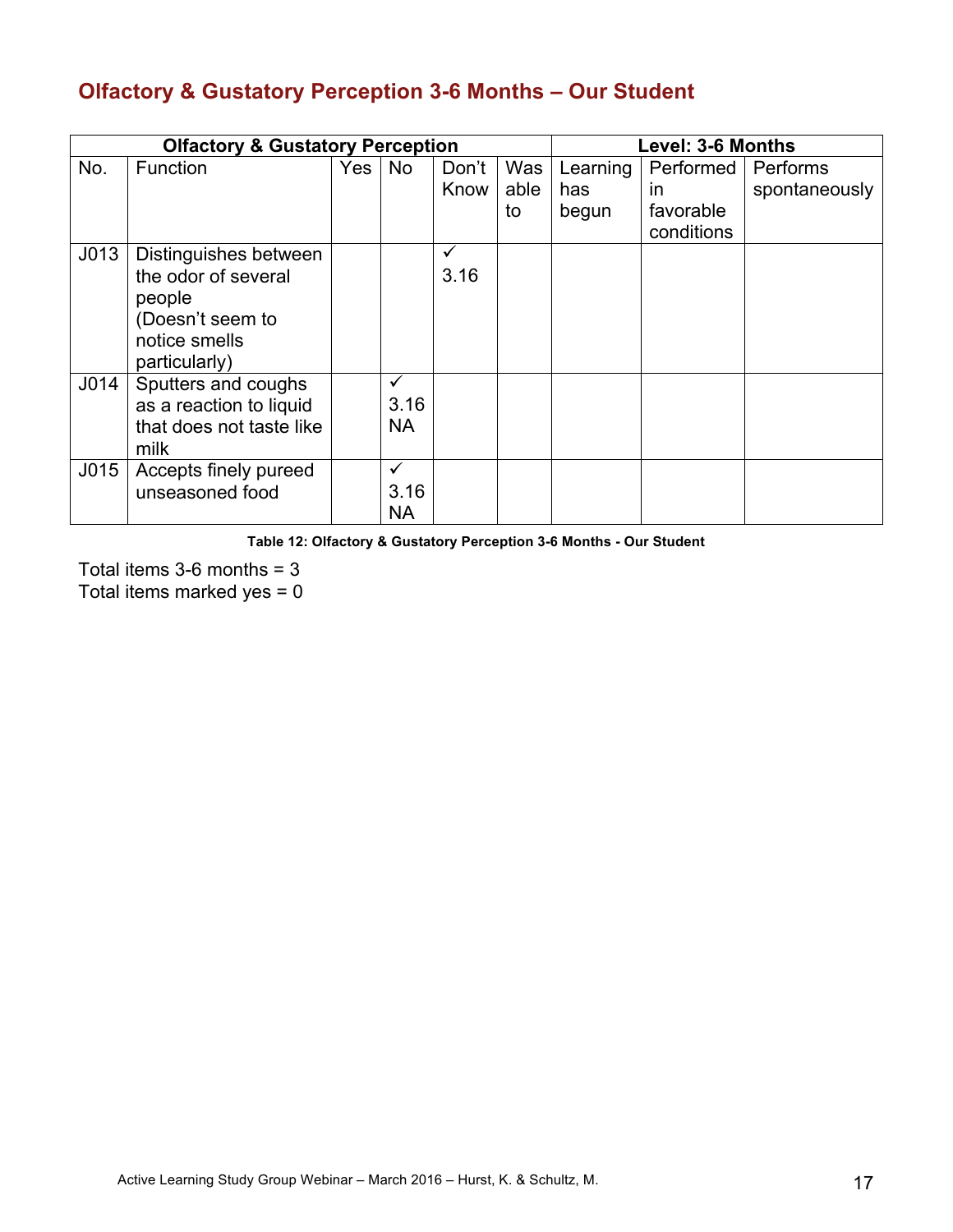## **Language Milestones – Our Student**

| Language     |                                                                                               |            |              |
|--------------|-----------------------------------------------------------------------------------------------|------------|--------------|
| Level        | <b>Milestones: Comprehension</b>                                                              | <b>Yes</b> | <b>No</b>    |
| 0-3 months   | Cries in a varied way to have a need fulfilled                                                |            |              |
| 3-6 months   | Imitates babbling                                                                             |            |              |
| 6-9 months   | Comprehends the meaning of activities of others, e.g. that<br>have a bib put on, means a meal |            | ✓            |
| 9-12 months  | Recognizes the names of relatives                                                             |            | $\checkmark$ |
| 12-15 months | Comprehends the naming of some objects, e.g. shoe, cup,<br>spoon, comforter, blanket          |            |              |
| 15-18 months | Comprehends statements about everyday situations                                              |            | $\checkmark$ |
| 18-24 months | Comprehends the concept of "up", "down", "empty" and "full"                                   |            | ✓            |
| 24-30 months | Comprehends the spatial concepts as "over", "under", "behind",<br>"in front of"               |            |              |
| 30-36 months | Comprehends the concept of "in a minute" and "tomorrow"                                       |            | $\checkmark$ |
| 36-42 months | Comprehends the concepts like "upper", "bottom", "next to"                                    |            | ✓            |
| 42-48 months | Comprehends the concept of "right" and "left"                                                 |            |              |

**Table 13: Language Milestones - Comprehension - Our Student**

| Language     |                                                                                                                                                                      |            |              |  |  |  |  |  |  |  |
|--------------|----------------------------------------------------------------------------------------------------------------------------------------------------------------------|------------|--------------|--|--|--|--|--|--|--|
| Level        | <b>Milestones: Non-verbal</b>                                                                                                                                        | <b>Yes</b> | <b>No</b>    |  |  |  |  |  |  |  |
| 0-3 months   | Smiles as a reply to smiles and statements                                                                                                                           |            |              |  |  |  |  |  |  |  |
| 3-6 months   | Turns the head away                                                                                                                                                  | ✓          |              |  |  |  |  |  |  |  |
| 6-9 months   | Uses a certain movement to call for an adult (occasionally will<br>vocalize and raise hand to adult nearby if she wants to have<br>help or change activity/location) | ✓          |              |  |  |  |  |  |  |  |
| 9-12 months  | Shakes his head to express "no"                                                                                                                                      |            | $\checkmark$ |  |  |  |  |  |  |  |
| 12-15 months | Points to what he wants                                                                                                                                              |            |              |  |  |  |  |  |  |  |
| 15-18 months | Claps hands to express delight with the result of own activity                                                                                                       |            | ✓            |  |  |  |  |  |  |  |
| 18-24 months | Looks to and away from an adult as a contact game                                                                                                                    |            |              |  |  |  |  |  |  |  |
| 24-30 months | Hides to avoid greeting a stranger                                                                                                                                   |            |              |  |  |  |  |  |  |  |
| 30-36 months | Protests against an action or a decision by hitting the adult with<br>an open hand                                                                                   |            |              |  |  |  |  |  |  |  |
| 36-42 months | Throws a tantrum to express a need or a wish                                                                                                                         |            |              |  |  |  |  |  |  |  |
| 42-48 months | Hops and dances to express joy and expectation                                                                                                                       |            |              |  |  |  |  |  |  |  |

**Table 14: Language Milestones - Non-Verbal - Our Student**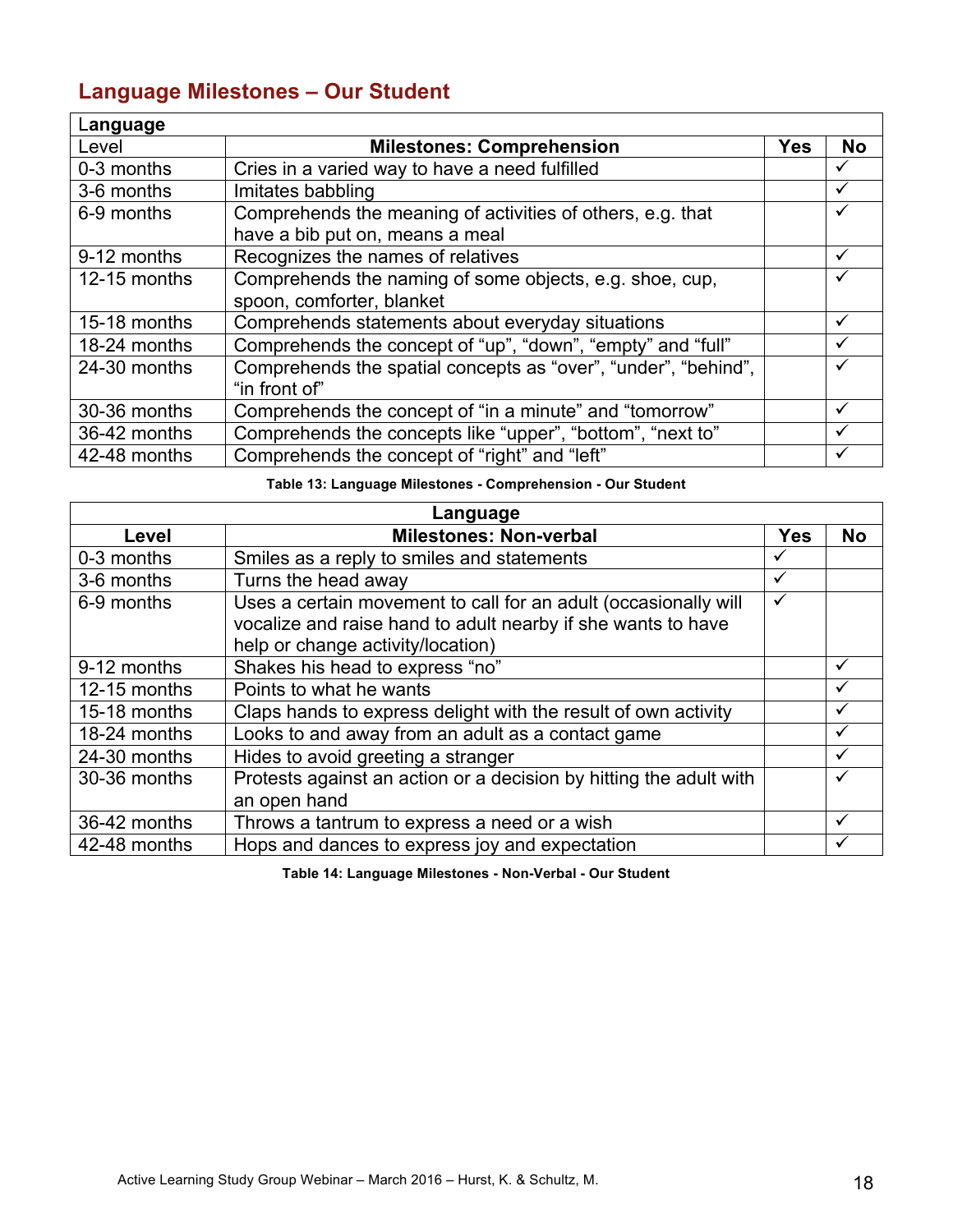| Language     |                                                     |            |                         |  |  |  |  |  |
|--------------|-----------------------------------------------------|------------|-------------------------|--|--|--|--|--|
| Level        | <b>Milestones: Verbal</b>                           | <b>Yes</b> | <b>No</b>               |  |  |  |  |  |
| 0-3 months   | <b>Babbles homogeneously</b>                        |            |                         |  |  |  |  |  |
| 3-6 months   | Experiments with babbling                           |            | $\overline{\mathbf{v}}$ |  |  |  |  |  |
| 6-9 months   | Replies to statements by babbling, using vowels     |            | M                       |  |  |  |  |  |
| 9-12 months  | Replies to statements by babbling, using consonants |            | $\checkmark$            |  |  |  |  |  |
| 12-15 months | Pronounces 2 words, easily understood               |            | $\checkmark$            |  |  |  |  |  |
| 15-18 months | Uses up to 10 words                                 |            | $\checkmark$            |  |  |  |  |  |
| 18-24 months | Asks "what is that?"                                |            | ✓                       |  |  |  |  |  |
| 24-30 months | Repeats sentences of 3-4 words                      |            | $\checkmark$            |  |  |  |  |  |
| 30-36 months | Speaks to other children                            |            | $\checkmark$            |  |  |  |  |  |
| 36-42 months | Uses verb grammatically correctly                   |            | $\checkmark$            |  |  |  |  |  |
| 42-48 months | Pronounces own full name                            |            |                         |  |  |  |  |  |

**Table 15: Language Milestones - Verbal - Our Student**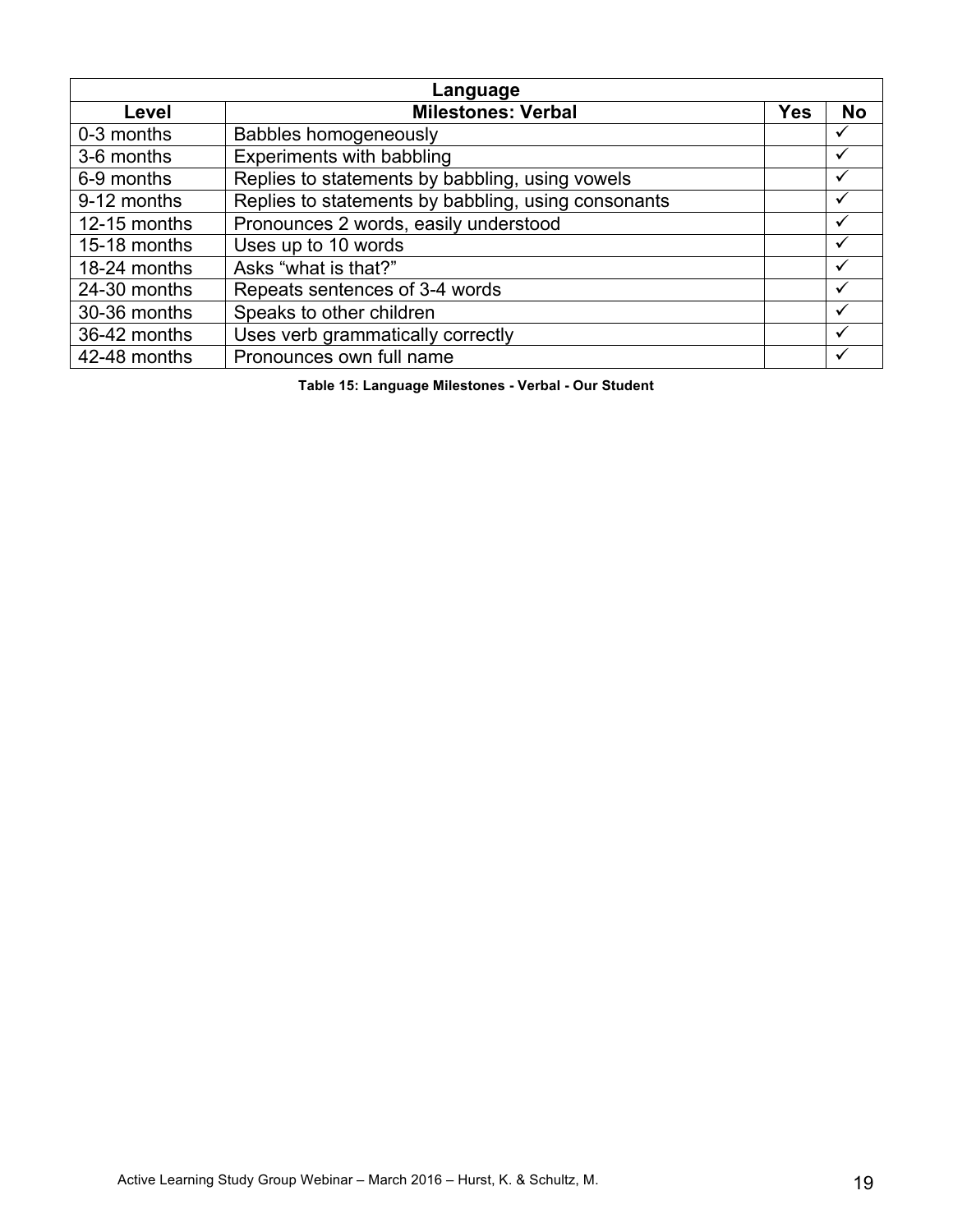#### **Language 0-3 Months – Our Student**

| Language                                           |                             |                         |              |                               | Level: 0-3 Months |          |               |               |  |  |  |
|----------------------------------------------------|-----------------------------|-------------------------|--------------|-------------------------------|-------------------|----------|---------------|---------------|--|--|--|
| No.                                                | Function                    | Yes                     | <b>No</b>    | Don't                         | Was               | Learning | Performed     | Performs      |  |  |  |
|                                                    |                             |                         |              | Know                          | able              | has      | <u>in</u>     | spontaneously |  |  |  |
|                                                    |                             |                         |              |                               | to                | begun    | favorable     |               |  |  |  |
|                                                    |                             |                         |              |                               |                   |          | conditions    |               |  |  |  |
| <b>Non-Verbal Communication</b>                    |                             |                         |              |                               |                   |          |               |               |  |  |  |
| S002<br>$\times$ 3.16<br>Opens and closes<br>mouth |                             |                         |              |                               |                   |          |               |               |  |  |  |
| S003                                               | Performs mass               | $\overline{\checkmark}$ |              |                               |                   |          |               |               |  |  |  |
|                                                    | movements to                | 3.16                    |              |                               |                   |          |               |               |  |  |  |
|                                                    | express joy and             |                         |              |                               |                   |          |               |               |  |  |  |
|                                                    | interest                    |                         |              |                               |                   |          |               |               |  |  |  |
| S004                                               | Smiles as a reply to        |                         |              |                               |                   |          | $\times$ 3.16 |               |  |  |  |
|                                                    | smiles and                  |                         |              |                               |                   |          |               |               |  |  |  |
|                                                    | statements (with            |                         |              |                               |                   |          |               |               |  |  |  |
|                                                    | favorite people)            |                         |              |                               |                   |          |               |               |  |  |  |
| S005                                               | Contacts by hitting         |                         | ✓            |                               |                   |          |               |               |  |  |  |
|                                                    | the adult's face using      |                         | 3.16         |                               |                   |          |               |               |  |  |  |
|                                                    | a clenched hand             |                         |              |                               |                   |          |               |               |  |  |  |
|                                                    |                             |                         |              | <b>Vocalizations - Verbal</b> |                   |          |               |               |  |  |  |
| S008                                               | Cries in an                 | $\checkmark$            |              |                               |                   |          |               |               |  |  |  |
|                                                    | indiscriminate way          | 3.16                    |              |                               |                   |          |               |               |  |  |  |
| S009                                               | Gurgles                     |                         | $\checkmark$ |                               |                   |          |               |               |  |  |  |
|                                                    |                             | $\checkmark$            | 3.16         |                               |                   |          |               |               |  |  |  |
| S010                                               | <b>Babbles</b>              |                         |              |                               |                   |          |               |               |  |  |  |
|                                                    | homogeneously (ahh,<br>ahh) | 3.16                    |              |                               |                   |          |               |               |  |  |  |
| S011                                               | Cries in a varied way       |                         | $\checkmark$ |                               |                   |          |               |               |  |  |  |
|                                                    |                             |                         | 3.16         |                               |                   |          |               |               |  |  |  |

**Table 16: Language 0-3 Months - Our Student**

Total items 0-3 months  $-$  Non-verbal = 4 Total items marked yes – Non-verbal = 1 Total items 0-3 months  $-$  Verbal = 4

Total items marked yes  $-$  Verbal = 2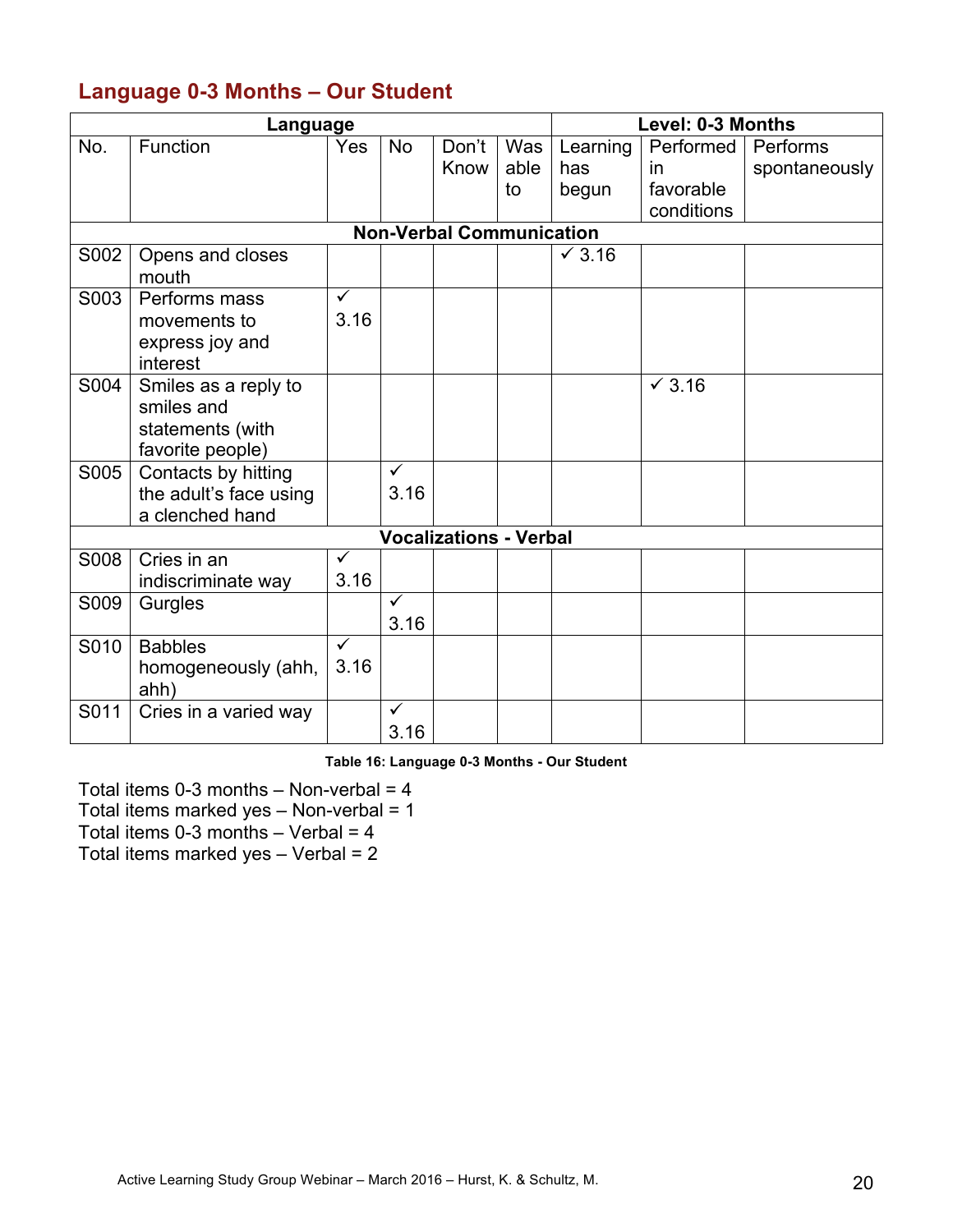## **Language 3-6 Months – Our Student**

|      | Language                                  |                         |              |                                 |      | Level: 3-6 Months |            |               |  |
|------|-------------------------------------------|-------------------------|--------------|---------------------------------|------|-------------------|------------|---------------|--|
| No.  | Function                                  | Yes                     | No           | Don't                           | Was  | Learning          | Performed  | Performs      |  |
|      |                                           |                         |              | Know                            | able | has               | in.        | spontaneously |  |
|      |                                           |                         |              |                                 | to   | begun             | favorable  |               |  |
|      |                                           |                         |              |                                 |      |                   | conditions |               |  |
|      |                                           |                         |              | <b>Non-Verbal Communication</b> |      |                   |            |               |  |
| S014 | Opens and closes                          |                         |              |                                 |      |                   |            |               |  |
|      | hands                                     |                         | 3.16         |                                 |      |                   |            |               |  |
| S015 | Flops the arms                            |                         | ✓            |                                 |      |                   |            |               |  |
|      |                                           |                         | 3.16         |                                 |      |                   |            |               |  |
| S016 | Turns head away                           | $\checkmark$            |              |                                 |      |                   |            |               |  |
|      | (will also turn whole                     | 3.16                    |              |                                 |      |                   |            |               |  |
|      | body away if in lying                     |                         |              |                                 |      |                   |            |               |  |
|      | position)                                 |                         |              |                                 |      |                   |            |               |  |
| S017 | Nods as a reply to                        |                         | ✓<br>3.16    |                                 |      |                   |            |               |  |
|      | statements                                |                         |              |                                 |      |                   |            |               |  |
| S018 | Kicks to express joy                      |                         | 3.16         |                                 |      |                   |            |               |  |
| S019 | <b>Smiles</b>                             | $\overline{\checkmark}$ |              |                                 |      |                   |            |               |  |
|      |                                           | 3.16                    |              |                                 |      |                   |            |               |  |
| S020 | Reaches out                               | ✓                       |              |                                 |      |                   |            |               |  |
|      | arm/hand towards                          | 3.16                    |              |                                 |      |                   |            |               |  |
|      | interesting things                        |                         |              |                                 |      |                   |            |               |  |
|      |                                           |                         |              | <b>Vocalizations - Verbal</b>   |      |                   |            |               |  |
| S024 | Squeals with joy                          |                         |              |                                 |      |                   |            |               |  |
|      |                                           |                         | 3.16         |                                 |      |                   |            |               |  |
| S025 | Cries to get a need                       | $\checkmark$            |              |                                 |      |                   |            |               |  |
|      | fulfilled                                 | 3.16                    |              |                                 |      |                   |            |               |  |
| S026 | Protests by                               |                         | $\checkmark$ |                                 |      |                   |            |               |  |
|      | screaming                                 |                         | 3.16         |                                 |      |                   |            |               |  |
| S027 | Experiments with                          |                         | ✓            |                                 |      |                   |            |               |  |
|      | babbling, mostly                          |                         | 3.16         |                                 |      |                   |            |               |  |
|      | using vowel sounds                        |                         |              |                                 |      |                   |            |               |  |
|      | except for a few lip-<br>consonant sounds |                         |              |                                 |      |                   |            |               |  |
| S028 | Babbles in a varied                       |                         | ✓            |                                 |      |                   |            |               |  |
|      | way; two-syllable                         |                         | 3.16         |                                 |      |                   |            |               |  |
|      | sounds with varied                        |                         |              |                                 |      |                   |            |               |  |
|      | intensity of voice                        |                         |              |                                 |      |                   |            |               |  |
| S029 | Laughs briefly at                         |                         |              |                                 |      | $\sqrt{3.16}$     |            |               |  |
|      | fulfilment of expected                    |                         |              |                                 |      |                   |            |               |  |
|      | function of objects                       |                         |              |                                 |      |                   |            |               |  |
| S030 | Hums and growls                           |                         | ✓            |                                 |      |                   |            |               |  |
|      | while playing                             |                         | 3.16         |                                 |      |                   |            |               |  |
| S031 | Whines as part of                         |                         | ✓            |                                 |      |                   |            |               |  |
|      | playing with the voice                    |                         | 3.16         |                                 |      |                   |            |               |  |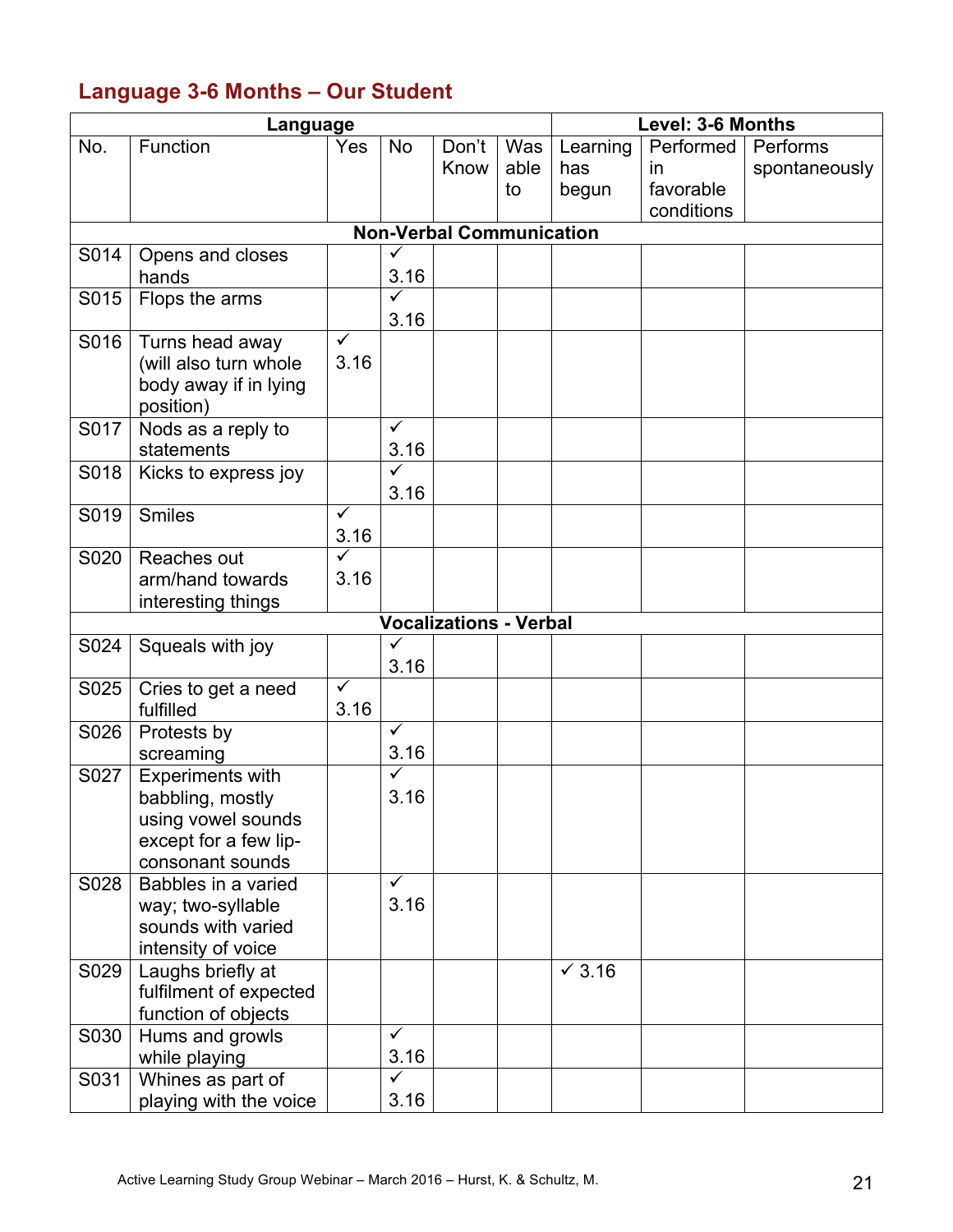|      | Language             | Level: 3-6 Months |           |               |                   |                          |                                                      |                           |
|------|----------------------|-------------------|-----------|---------------|-------------------|--------------------------|------------------------------------------------------|---------------------------|
| No.  | <b>Function</b>      | Yes               | <b>No</b> | Don't<br>Know | Was<br>able<br>to | Learning<br>has<br>begun | Performed<br>$\mathsf{I}$<br>favorable<br>conditions | Performs<br>spontaneously |
| S032 | Repeats a series of  |                   |           |               |                   |                          |                                                      |                           |
|      | babbling: a-ga, a-ga |                   | 3.16      |               |                   |                          |                                                      |                           |
| S033 | Repeats own          |                   |           |               |                   |                          |                                                      |                           |
|      | vocalizations        |                   | 3.16      |               |                   |                          |                                                      |                           |
| S034 | Imitates babbling    |                   |           |               |                   |                          |                                                      |                           |
|      |                      |                   | 3.16      |               |                   |                          |                                                      |                           |

**Table 17: Language 3-6 Months - Our Student**

Total items 3-6 months – Non-verbal = 7

Total items marked yes  $-$  Non-verbal = 3

Total items  $3-6$  months  $-$  Verbal = 11

Total items marked yes  $-$  Verbal = 1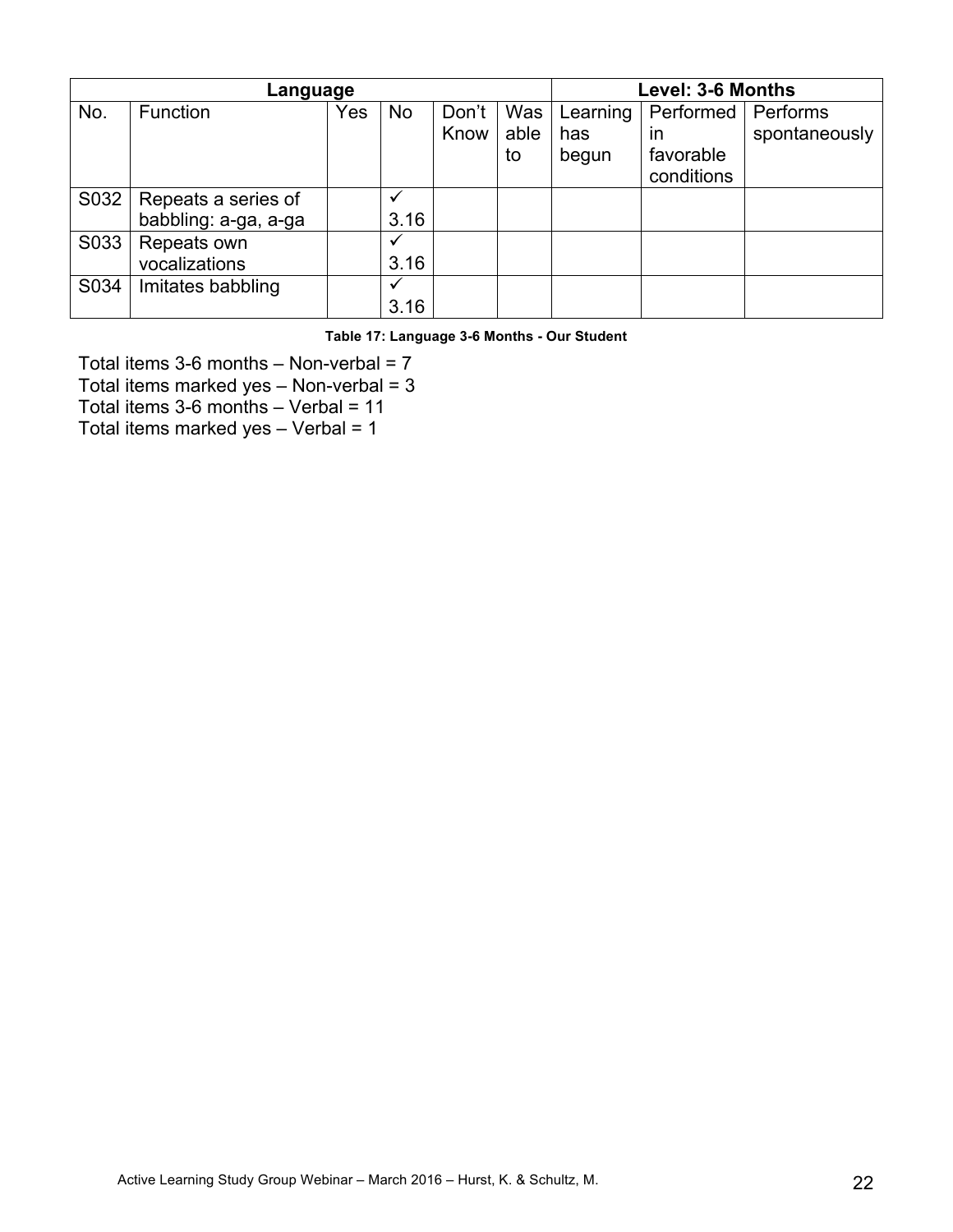#### **Language 6-9 Months – Our Student**

|      | Language                               | Level: 6-9 Months |              |                                 |      |               |               |               |
|------|----------------------------------------|-------------------|--------------|---------------------------------|------|---------------|---------------|---------------|
| No.  | Function                               | Yes               | <b>No</b>    | Don't                           | Was  | Learning      | Performed     | Performs      |
|      |                                        |                   |              | Know                            | able | has           | <i>in</i>     | spontaneously |
|      |                                        |                   |              |                                 | to   | begun         | favorable     |               |
|      |                                        |                   |              |                                 |      |               | conditions    |               |
|      |                                        |                   |              | <b>Non-Verbal Communication</b> |      |               |               |               |
| S038 | Reaches out towards                    |                   |              |                                 |      |               | $\times$ 3.16 |               |
|      | an approaching                         |                   |              |                                 |      |               |               |               |
|      | individual                             |                   |              |                                 |      |               |               |               |
|      | (with Dad,                             |                   |              |                                 |      |               |               |               |
|      | occasionally with                      |                   |              |                                 |      |               |               |               |
|      | favorite staff)                        |                   |              |                                 |      |               |               |               |
| S039 | Listens intently to                    |                   | ✓            |                                 |      |               |               |               |
|      | familiar words, e.g.                   |                   | 3.16         |                                 |      |               |               |               |
|      | "mom" and "food"                       |                   |              |                                 |      |               |               |               |
| S040 | Uses a certain                         |                   | $\checkmark$ |                                 |      |               |               |               |
|      | movement to call an                    |                   | 3.16         |                                 |      |               |               |               |
|      | adult                                  |                   | $\checkmark$ |                                 |      |               |               |               |
| S041 | Comprehends the                        |                   | 3.16         |                                 |      |               |               |               |
|      | activity of others, e.g.               |                   |              |                                 |      |               |               |               |
|      | that having a bib put                  |                   |              |                                 |      |               |               |               |
| S042 | on, means a meal<br>Reacts on own name |                   |              |                                 |      | $\times$ 3.16 |               |               |
| S043 | Stops playing when                     |                   | $\checkmark$ |                                 |      |               |               |               |
|      | own name is                            |                   | 3.16         |                                 |      |               |               |               |
|      | pronounced                             |                   |              |                                 |      |               |               |               |
| S044 | Comprehends the                        |                   | $\checkmark$ |                                 |      |               |               |               |
|      | naming of familiar                     |                   | 3.16         |                                 |      |               |               |               |
|      | objects                                |                   |              |                                 |      |               |               |               |
| S045 | Points to daddy or                     |                   | $\checkmark$ |                                 |      |               |               |               |
|      | mom when hearing                       |                   | 3.16         |                                 |      |               |               |               |
|      | the names "daddy"                      |                   |              |                                 |      |               |               |               |
|      | and "mom"                              |                   |              |                                 |      |               |               |               |
|      |                                        |                   |              | <b>Vocalizations - Verbal</b>   |      |               |               |               |
| S050 | <b>Babbles using</b>                   |                   |              |                                 |      |               |               |               |
|      | consonants like "ma",                  |                   | 3.16         |                                 |      |               |               |               |
|      | "da", "go"                             |                   |              |                                 |      |               |               |               |
| S051 | <b>Babbles using series</b>            |                   | $\checkmark$ |                                 |      |               |               |               |
|      | of three syllables, e.g.               |                   | 3.16         |                                 |      |               |               |               |
|      | "ma-ma-ma"                             |                   |              |                                 |      |               |               |               |
| S052 | Replies to statements                  |                   | $\checkmark$ |                                 |      |               |               |               |
|      | by using vowel                         |                   | 3.16         |                                 |      |               |               |               |
|      | babbling                               |                   |              |                                 |      |               |               |               |

**Table 18: Language 6-9 Months - Our Student**

Total items  $6-9$  months  $-$  Non-verbal = 8 Total items marked yes  $-$  Non-verbal = 0 Total items  $0-3$  months – Verbal =  $3$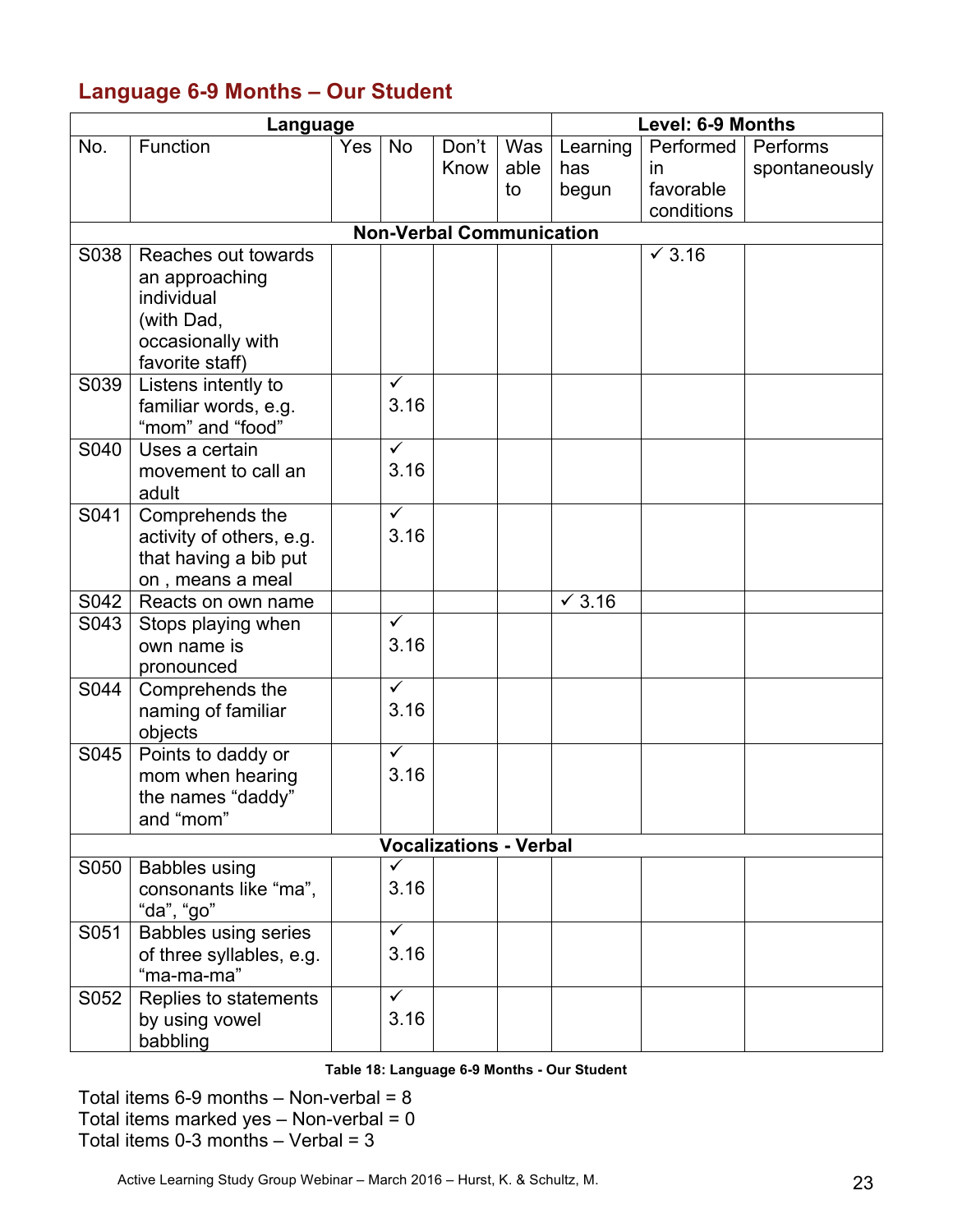#### Total items marked yes  $-$  Verbal = 0

#### **Assessment of levels of function**

|                                  | months<br>$0-3$ | 3-6<br>months | $6-9$<br>months | $9-12$<br>months | $\begin{array}{c} \text{12-15} \\ \text{months} \\ \text{15-18} \\ \text{months} \end{array}$ | months<br>18-24 | months<br>24-30 | 30-36<br>months | months<br>36-42 | months<br>42-48 |
|----------------------------------|-----------------|---------------|-----------------|------------------|-----------------------------------------------------------------------------------------------|-----------------|-----------------|-----------------|-----------------|-----------------|
|                                  |                 |               |                 |                  |                                                                                               |                 |                 |                 |                 |                 |
| <b>Gross Movement</b>            | green           | yellow        | red             | red              |                                                                                               |                 |                 |                 |                 |                 |
| <b>Fine Movement</b>             | yellow          | red           | red             | red              |                                                                                               |                 |                 |                 |                 |                 |
| <b>Mouth Movement</b>            | yellow          |               |                 |                  |                                                                                               |                 |                 |                 |                 |                 |
| <b>Visual Perception</b>         | <b>yellow</b>   | red           | red             | red              |                                                                                               |                 |                 |                 |                 |                 |
| <b>Auditory Perception</b>       | yellow          |               |                 |                  |                                                                                               |                 |                 |                 |                 |                 |
| Haptic-tactile Perception        | <b>yellow</b>   | red           | red             |                  |                                                                                               |                 |                 |                 |                 |                 |
| Smell/taste                      | <b>yellow</b>   |               |                 |                  |                                                                                               |                 |                 |                 |                 |                 |
| (Olfactory/Gustatory)            |                 |               |                 |                  |                                                                                               |                 |                 |                 |                 |                 |
| <b>Spatial Perception</b>        |                 |               |                 |                  |                                                                                               |                 |                 |                 |                 |                 |
| <b>Object Perception</b>         |                 |               |                 |                  |                                                                                               |                 |                 |                 |                 |                 |
| Language Non-verbal              | vellow          | red           | red             |                  |                                                                                               |                 |                 |                 |                 |                 |
| Language Verbal                  | yellow          |               |                 |                  |                                                                                               |                 |                 |                 |                 |                 |
| Comprehension of                 | yellow          |               |                 |                  |                                                                                               |                 |                 |                 |                 |                 |
| Language                         |                 |               |                 |                  |                                                                                               |                 |                 |                 |                 |                 |
| <b>Social Perception</b>         | green           | green         | yellow          | red              |                                                                                               |                 |                 |                 |                 |                 |
| <b>Emotional Perception</b>      | green           | yellow        | red             | red              |                                                                                               |                 |                 |                 |                 |                 |
| Play and Activities              |                 |               |                 |                  |                                                                                               |                 |                 |                 |                 |                 |
| <b>Toileting Skills</b>          |                 |               |                 |                  |                                                                                               |                 |                 |                 |                 |                 |
| <b>Undressing &amp; Dressing</b> |                 |               |                 |                  |                                                                                               |                 |                 |                 |                 |                 |
| Personal Hygiene                 |                 |               |                 |                  |                                                                                               |                 |                 |                 |                 |                 |
| <b>Eating Skills</b>             |                 |               |                 |                  |                                                                                               |                 |                 |                 |                 |                 |

**Table 19: Assessment of Levels of Function**

Not ready to work at this level though some splinter skills are demonstrated- red Needs work at this level - yellow Has mastered this level - green